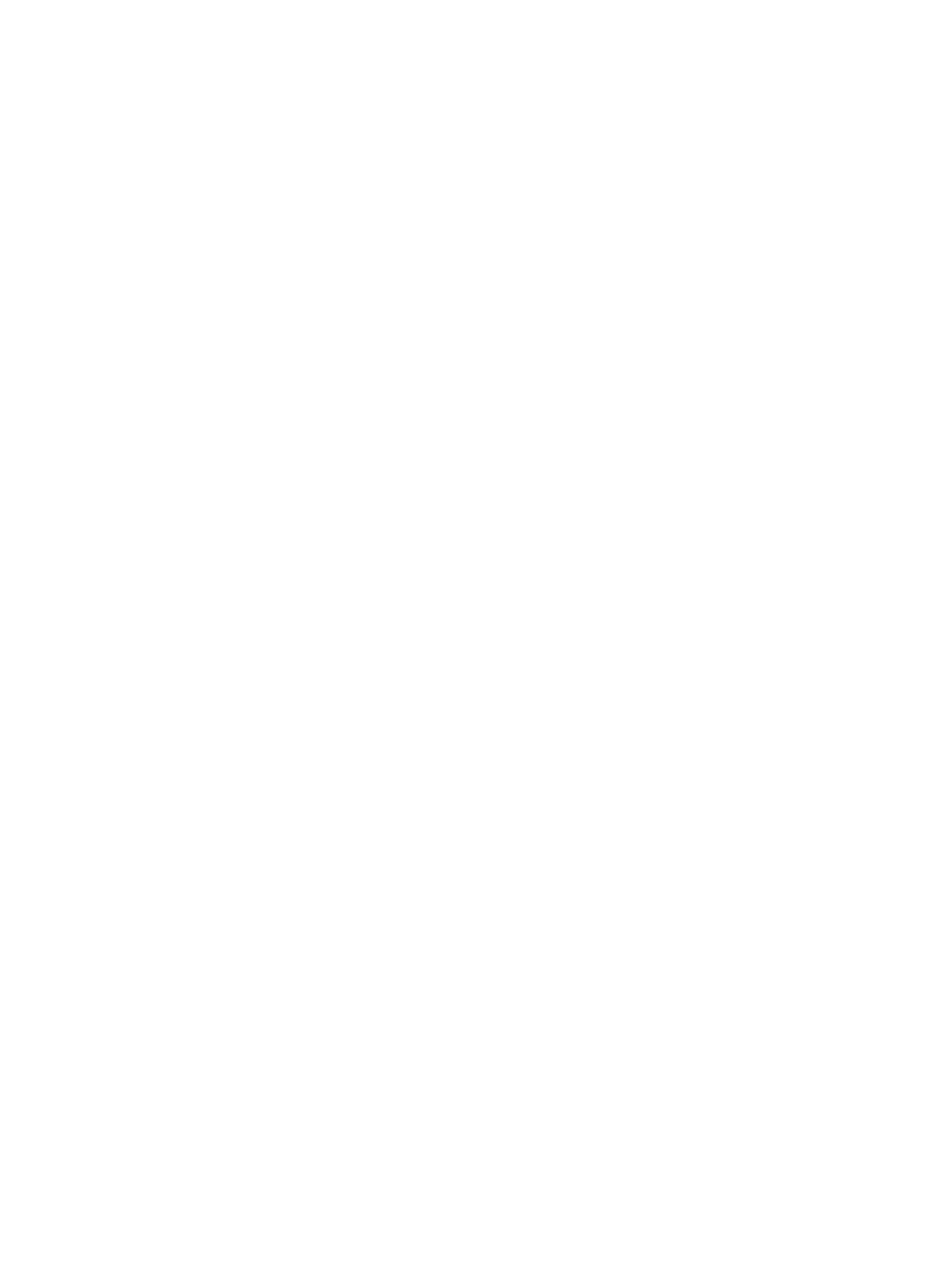Stance expresses an evaluation which is understood as "the speaker or writer's attitude, viewpoint on, feeling about the entities or propositions that he or she is talking about" (Hunston and Thompson, 2000, p. 5) which create an identity in the text. The present article aims to illustrate that MarENG, an innovative maritime English learning tool not only promotes the maritime English language competences of those working in the various maritime professions in Europe but also shows uses of language which acknowledge, construct and evaluate (Thompson 1994; Hyland 2000; Leech 2003; Samson 2006). This study is a preliminary exploration of the expression of speaker and writer stance by means of the use of non-verbal markers of modality and evidentiality in a sample corpus of twelve texts from different topics presented in MarENG's advanced level (35,041 words). The texts cover the following topics:

| 1. Port Management                  | 7. Port State Control      |
|-------------------------------------|----------------------------|
| 2. Shipping and Maritime Management | 8. Vessel Traffic Services |
| 3. Cargo Handling                   | 9. Ice Navigation          |
| 4. Vessel types                     | 10. Weather                |
| 5. The Engine Room                  | 11. Radio Conventions      |
| 6. Cargo Space                      | 12. Radio Medical          |

*Figure 1. Topics in MarEng corpus*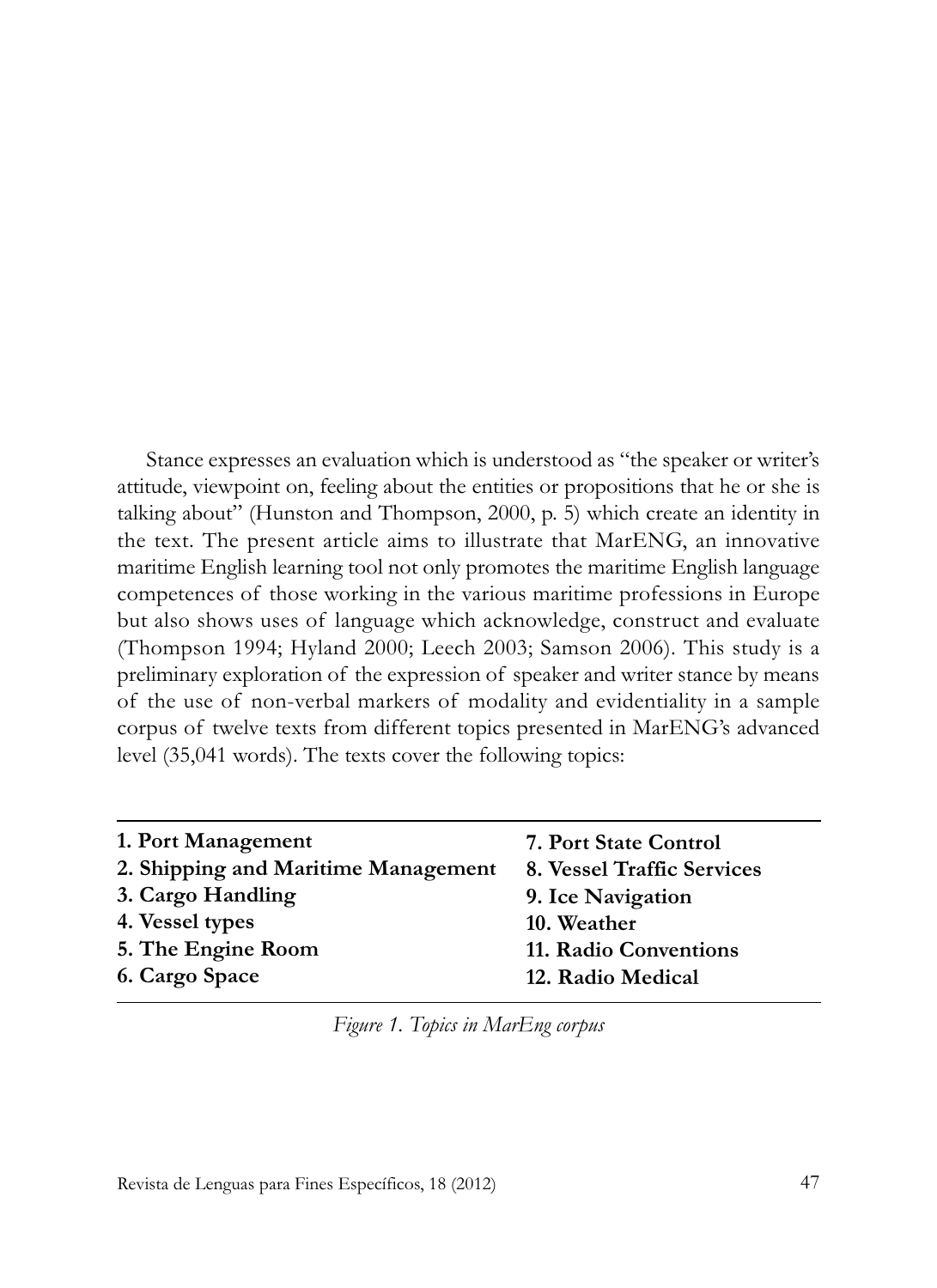This study is organized as follows. Firstly, I sketch briefly the theoretical underpinnings of this research: how evaluation is presented in the literature and how modal and evidential meanings are expressed. Section two introduces the data, the methodology and the hypotheses. Section three reports on the quantitative and qualitative results of the study in different sections: epistemic modality, evidentiality and attitudinal stance. Section four closes the article with a discussion of the relevant findings.

#### **1. Modality and Evidentiality, a blurred distinction**

Several authors have discussed the difference between modal and evidential meanings (Carretero, 2004, p. 27; Downing, 2001, p. 255; Kiefer, 2009, pp. 67-94; Nuyts, 1992, p. 91). There is a certain overlap between the two categories as both express attitudes, commitment and judgements to the content of a proposition (Nuyts, 2000, p. 27, Marín Arrese et al., 2002). In this article, I consider that evidential and modal meanings form part of the interpersonal function of language and also belong to the speech event and not the proposition itself (Nuyts 1992, p. 91; Downing and Locke, 2002, p. 383).

As regards evaluation, Hunston and Thompson (2000) identify three important aspects: lexis, grammar and text. By lexis, they refer to adjectives, adverbs, nouns, verbs. Many adjectives and adverbs are used to describe things or situations in maritime discourse in a way which involve approval or disapproval, as well as giving information about them. This aspect will be the main focus of this study. By grammar, Hunston and Thompson (2000) refer to intensifiers, repetitions, com parators, non-finite, -ing clauses and explicatives. By text, they mean different structures and syntactic patterns that are related to a particular point of view about a certain event or situation. The approach taken in this article is to present a classification of the examples which point to the expression of the speaker's or writer's attitudinal stance, that is, how such attitude is encoded in the adjectives and adverbs used in twelve documents from MarENG (35,041 words).

Conrad and Biber (2000) arrange stance adverbials into three sub-groups: epistemic, attitudinal and style stance adverbials. The expression of epistemic stance comprises epistemic and evidential modality (Palmer, 2001, p. 8). Epistemic modality is related to the speaker's assessment of the likelihood concerning the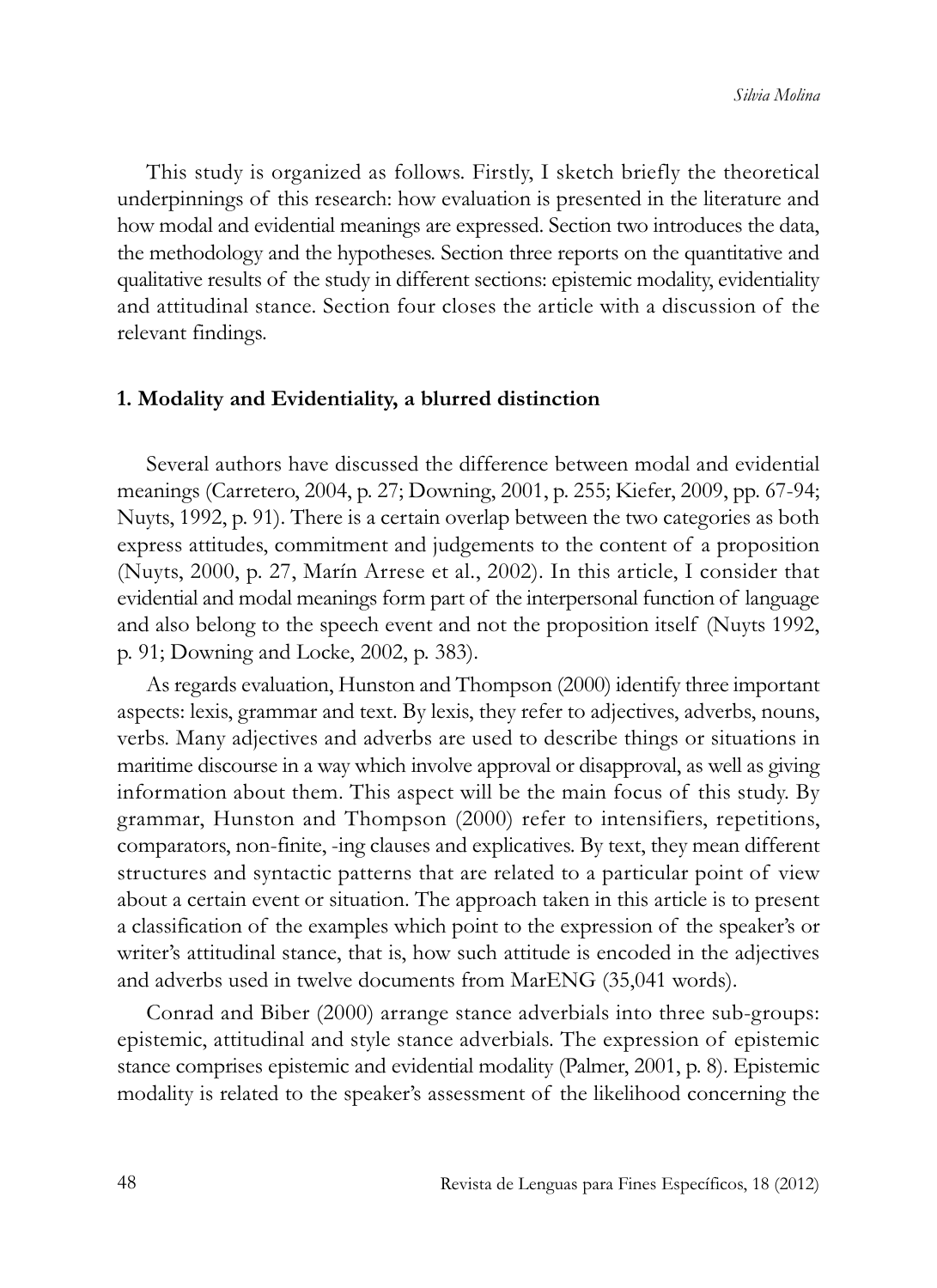described situation and the validity status of a proposition. Epistemic modal markers refer to the knowledge of the speaker as regards the realization of the event and/or her/his assessment of the validity of the proposition designating the event.

Evidentials also point toward speaker's assessment of the validity of the information on the basis of its evidential source (Plungian, 2001; Marín-Arrese, 2004). Evidentiality not only refers to source of information but also to speaker's "epistemological stance". These markers reflect the speaker's interpersonal style and her/ his rhetorical intentions.

Speaker stance also involves attitudinal stance, which indicates feelings or judgments about what is said (Chafe and Nichols, 1986; Biber and Finegan, 1986; Biber et al., 1999, Chapter 12; Conrad and Biber, 2000; Hunston and Thompson, 2000; Hyland,  $2000$ <sup>1</sup>.

#### **2. Data and Methodology**

The aim of this article is to investigate how non-verbal "stance" or personal position in MarENG is expressed from a quantitative and qualitative point of view. This article explores the functional uses of adjectives and adverbs as rhetorical devices that Naval English tools use. The epistemic, deontic, evidential and attitudinal stance markers commenting on the certainty (or doubt), reliability or limitations of a proposition under study are indicated in figure 2. Hyland's (1998) comprehensive taxonomy of interpersonal metadiscourse devices has been used for these texts. Apart from this, other interpersonal markers have also been included, from Biber et al's (1999) *Longman Grammar of Spoken and Written English* (*I guess, I think*) and other studies have been consulted such as Swales &

<sup>1</sup> The theoretical underpinnings of modality also take into account that there are several studies which explore the interface between modality and Language for Specific Purposes. To name only a few examples in Spain, Piqué-Angordans, Posteguillo, Andreu-Besó (2002)*,* Alonso-Almeida, F. and Vázquez, N. (2009) and Alonso-Almeida, F. and Vázquez, N. (2010). However, in an overview of the field, I was surprised to find that no specific studies have carried out to investigate how modality markers function in Maritime English discourse.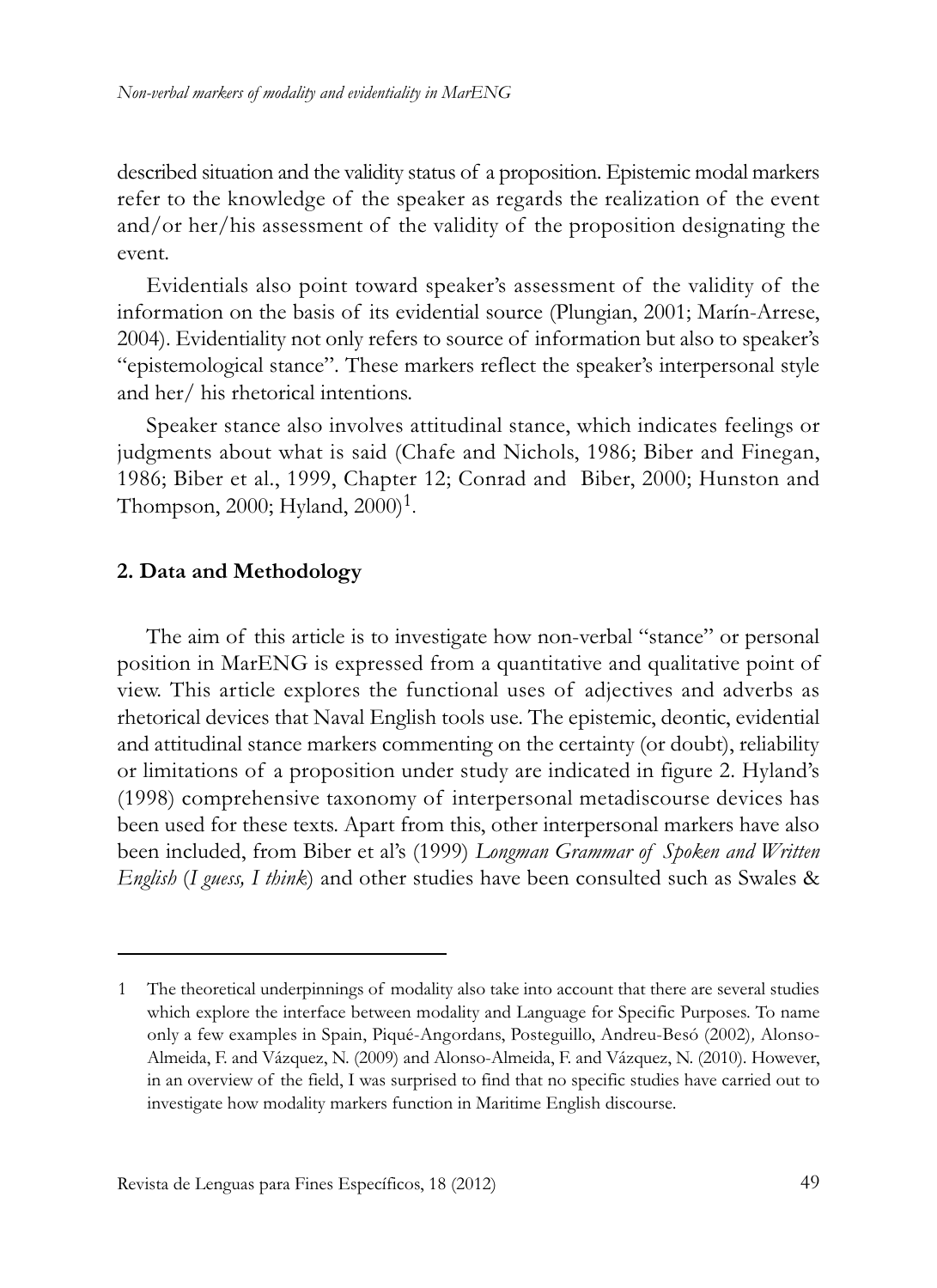Burke's study (2003) or Hoye (1997)*.* A sample of the most frequent 50 tokens found in these sources was selected for the quantitative search. The pragmatic purposes of these interpersonal mechanisms within their contexts of use have been outlined in the qualitative analysis to explore the social norms used by this Naval English tool, MarENG.

- **Epistemic adverbs and adverbial expressions** indicating actuality and reality, limitation and viewpoint or perspective2 (*like, basically, really, actually, absolutely, certainly, clearly, definitely, doubtless, essentially, from our perspective, in fact, in our view, mainly, maybe, no/without doubt, perhaps, possibly, probably, of course, generally, truly, typically,* etc.)
- **Epistemic adjectives** (*most, possible, probable, likely, unlikely, sure (enough), improbable, impossible, true, certain,* etc.)
- **Deontic adjective**: *necessary.*
- **Evidential adverbs**: *apparently, clearly, presumably, seemingly, supposedly, plainly, obviously, evidently.*
- **Evidential adjectives**: *clear, evident, plain, obvious, presumed*.
- **Evidential interpersonal markers**: *I guess, I think, it seems*.
- **Single adverbials conveying the speaker's attitudes, feelings or value judgments** include a wide range of meanings (*unfortunately, sensibly, amazingly, hopefully, conveniently, curiously, fortunately, happily, interestingly, ironically, luckily, oddly, paradoxically, regrettably, sadly, surprisingly*, etc) *.*
- **Centralized evaluative adjectives conveying the speaker's attitudes, feelings or value judgments** *(important, central, main, major, relevant, serious,* etc.)

*Figure 2. Stance markers in MarENG*

<sup>2</sup> The search has been limited to the most usual epistemic adjectives and adverbs on the basis of different well-known and widely-cited studies: Biber et al. (1999), Hoye (1997), Hyland (1998a, 1998b) and Swales and Burke (2003).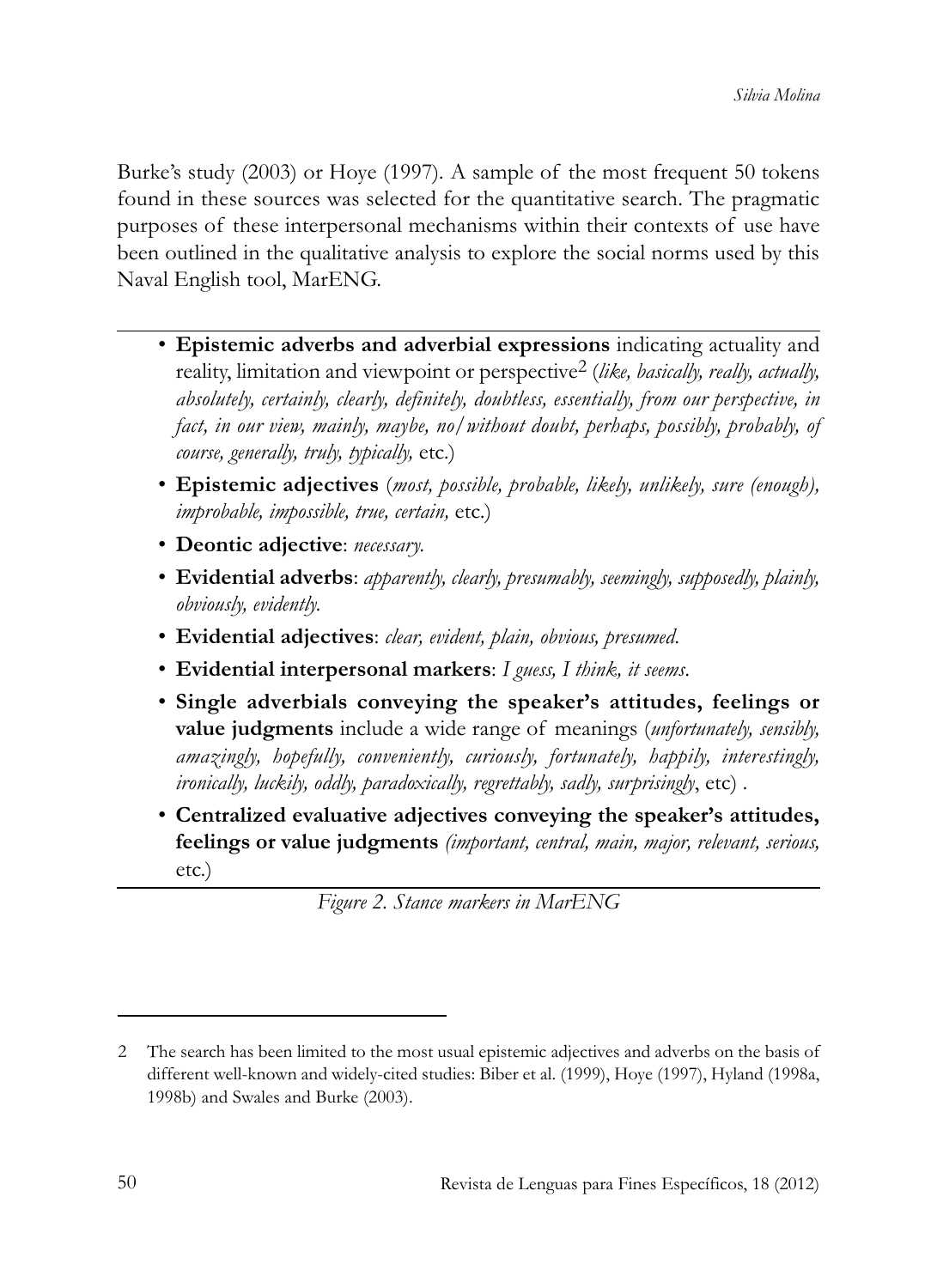The article addresses the following issues:

- a. The identification of the most common lexical markers for the expression of epistemic non-verbal markers and attitudinal non-verbal markers.
- b. What these features show about speaker stance.

An electronic search in the MarENG pilot corpus was carried out to ensure that all the instances present had been identified using Wordsmith tools. A manual search was also carried out afterwards to ensure that the number of identified tokens was correct, eliminating the irrelevant cases. The results are presented in raw numbers. The data were submitted to the chi square test to establish the cases where differences between frequencies were significant.

The hypotheses are:

- A lower frequency of epistemic adjectives is expected compared to adverbials, as other studies have found: Simon-Vandenbergen & Aijmer (2007) and Nuyts (1993).
- Some epistemic adverbs are in the process of grammaticalization: *definitely, really* are sometimes used as adjectival modifiers reinforcing the adjective.
- The use of deontic markers such as *necessary* create a persuasive stance style in both written and oral speech.
- The highest percentage of more subjective directive cognitive evidential markers is typically found in conversations (*I think, I guess*) and perceptual markers of indirect acess to the information (*seems, appear*) are found in reports and written texts.
- Writers and speakers mark their attitude through the use of centralized assessment adjectives (*good, important,* etc.) combining with intensifiers (*very, really*), polarized adjectives (*amazing*) and adverbs (*unfortunately*). The latter are expected to be less frequent than epistemic adverbs.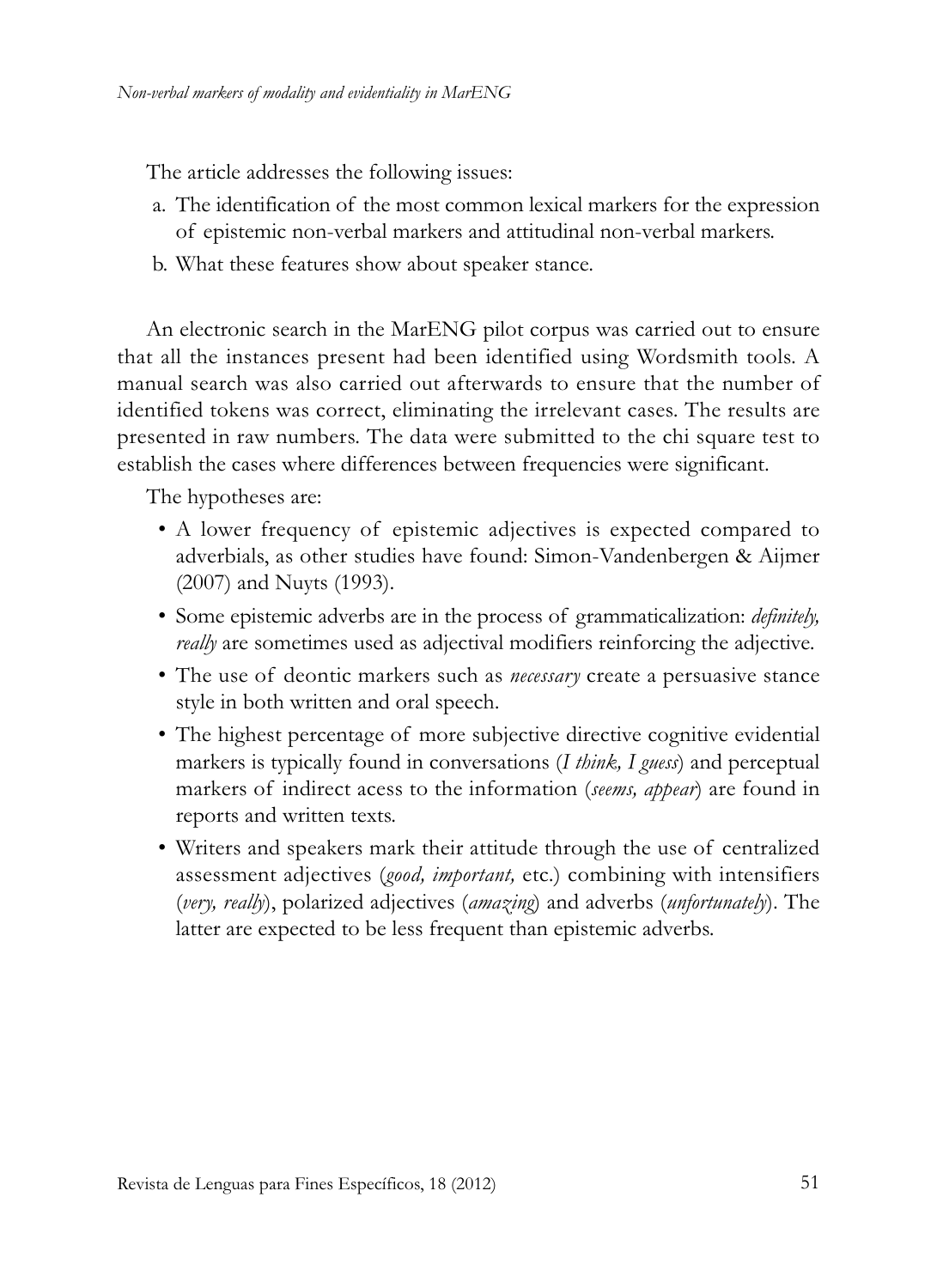# **3. Analysis and Results**

### 3.1. Epistemic adverbs

An examination of MarENG data show that in expressing epistemic modality, speakers use two primary means: *mainly* (8) and *probably* (7). The total raw number of epistemic adverbs is 47. Some adverbs have not been found such as *truly, apparently, supposedly, evidently, obviously.* Adverb uses will be examined from the most to the least frequent in the pilot corpus. Graph 1 shows the overall results for this category. The eleven adverbs found show features of the styles which Biber and Finegan (1986) describe as 'expository expression of doubt' and 'oral controversial persuasion', the former characterized by adverbs expressing doubt and related meanings, while the latter is characterized by certainty adverbs.



*Graph 1. Epistemic Adverbs in MaRENG*

Epistemic adverbs are normally used in MarENG with two different functions: to point out the limitations on a proposition, specifying that it takes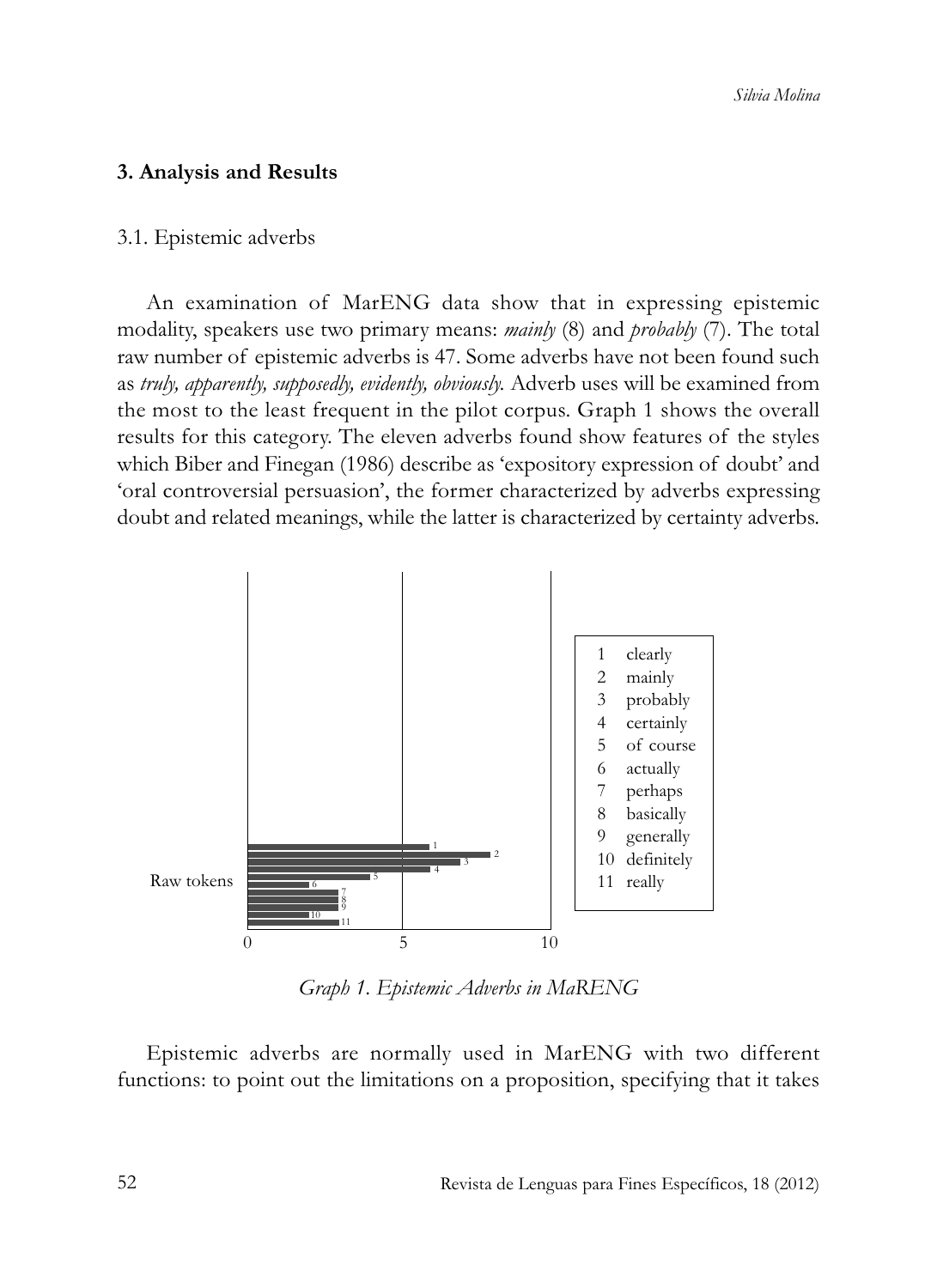place in most cases or to a large degree as in examples (1) and (2) with *mainly* (about the differentiation of port types in example 1 that normally holds or the most important elements in a lubricating oil system in example 2) or showing the main signs or qualities of a particular group or class (a big cargo container ship cost) as in (3) with *typically*:

- (1) *A Port VTS is mainly concerned with vessel traffic to and from a port or harbour or harbours, while a Coastal VTS is mainly concerned with vessel traffic passing through the area.*
- (2) The internal system *mainly consists of passages, piping, valves and filters, sometimes pumps. The external one includes such parts as tanks and sumps, pumps, coolers, strainers and filters.*
- (3) *The container cargo of a ship of this size would typically be worth \$150m, indicating that the loss could outstrip damage to the hull.*

*Probably* provides an assessment of certainty or doubt. There is this implication thus in (4), that the engineer's judgment is based on facts that are somehow 'known' rather than inferred:

(4) In the following audio clip Peter Lund talks first about his least favourite tasks as an engineer and then about what he finds is most important. *I guess it would probably be finding the tools and equipment that had dropped down into the bilge. I'd say that would probably be the worst.*

In the realm of possibility, the adverbs *mainly* and *probably* do not show clearly in the examples the distinction between experience and general knowledge since there is scarce difference between 'absence of real confidence' and 'absence of good grounds for a conclusion' (Palmer, 2001, pp. 34-35) as in (5):

(5) *I guess the administration is probably the Chief Engineer's biggest task now.*

*Clearly* and *certainly* come third in frequency in the sample corpus. The former can be paraphrased as "in a clear manner, undoubtedly". *Clearly* expresses a higher degree of conviction than either *evidently* or *apparently* (Hoye, 1997, p. 192),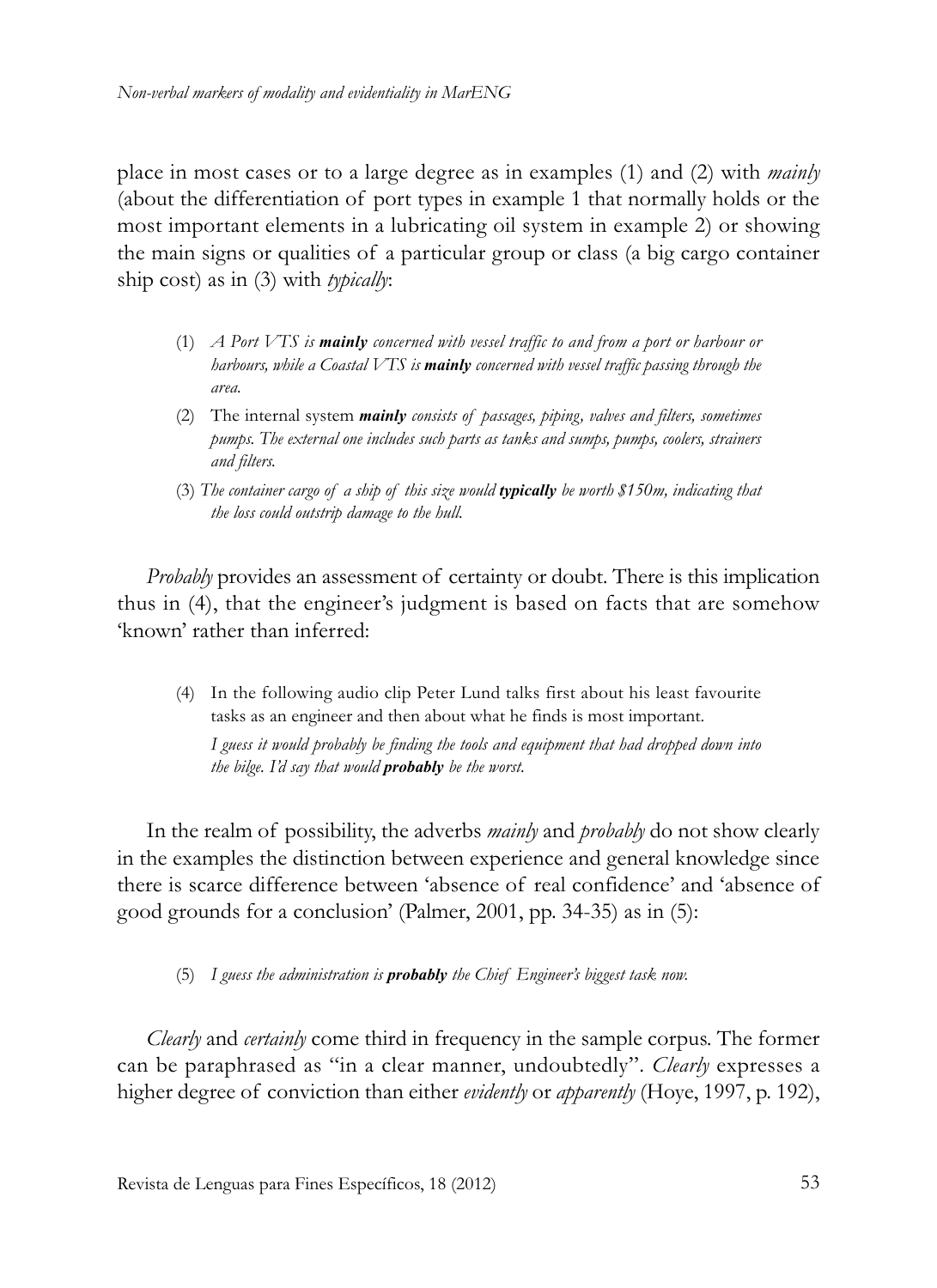as in (6) where the writer is sure about a concept: it is very important to understand the doctor's advice and directives correctly in ship radio conversations:

(6) *It is very important that all the information possible should be passed on to the doctor and that all his advice and directives should be clearly understood and fully recorded. (International Medical Guide for Ships. 1988 WHO Geneva)*

*Certainly* is at the extreme positive end of the scale for marking the degree of likelihood of a state of affairs. The speaker emphasizes the speech-act function of the main clause: 'there is good news', using this epistemic stance adverb by endorsing (Papafragou, 2006, p. 1697). Papafragou argues in favour of the truth-conditional nature of modals as exemplified in (7):

(7) *SH "But is there any good news on the horizon?" JA "There certainly is. For the new Deurganck Dock, officially opened on June 6th 2006, there is provision in the agreement by the companies running the new dock, HN-PSA and (..)".* 

*Of course* is used to show that other people probably already know what they are saying is true, or expect to hear it as in example (8) where the lecturer reminds her students of the name of cell receptors. *Of course* conveys the speaker's strength of conviction in the truth of the adjoining proposition (contracts vary depending on the needs and resources); the effect is, certainly, to emphasize it:

(8) *I: Moving on then, can you tell us more about the contract itself? JR: Contracts vary, of course, and are again dependent on the needs and resources of the contracting parties involved.* 

Finally, *really, perhaps, actually, generally, basically, definitely, maybe, absolutely, possibly, like* occur only rarely*. Really* and *perhaps* are prevalent in oral speech as in the following examples (9 to 11). *Really* in example (9) means emphasis rather than certainty. Likewise, in (10), it is functioning like a pre-modifying intensifier: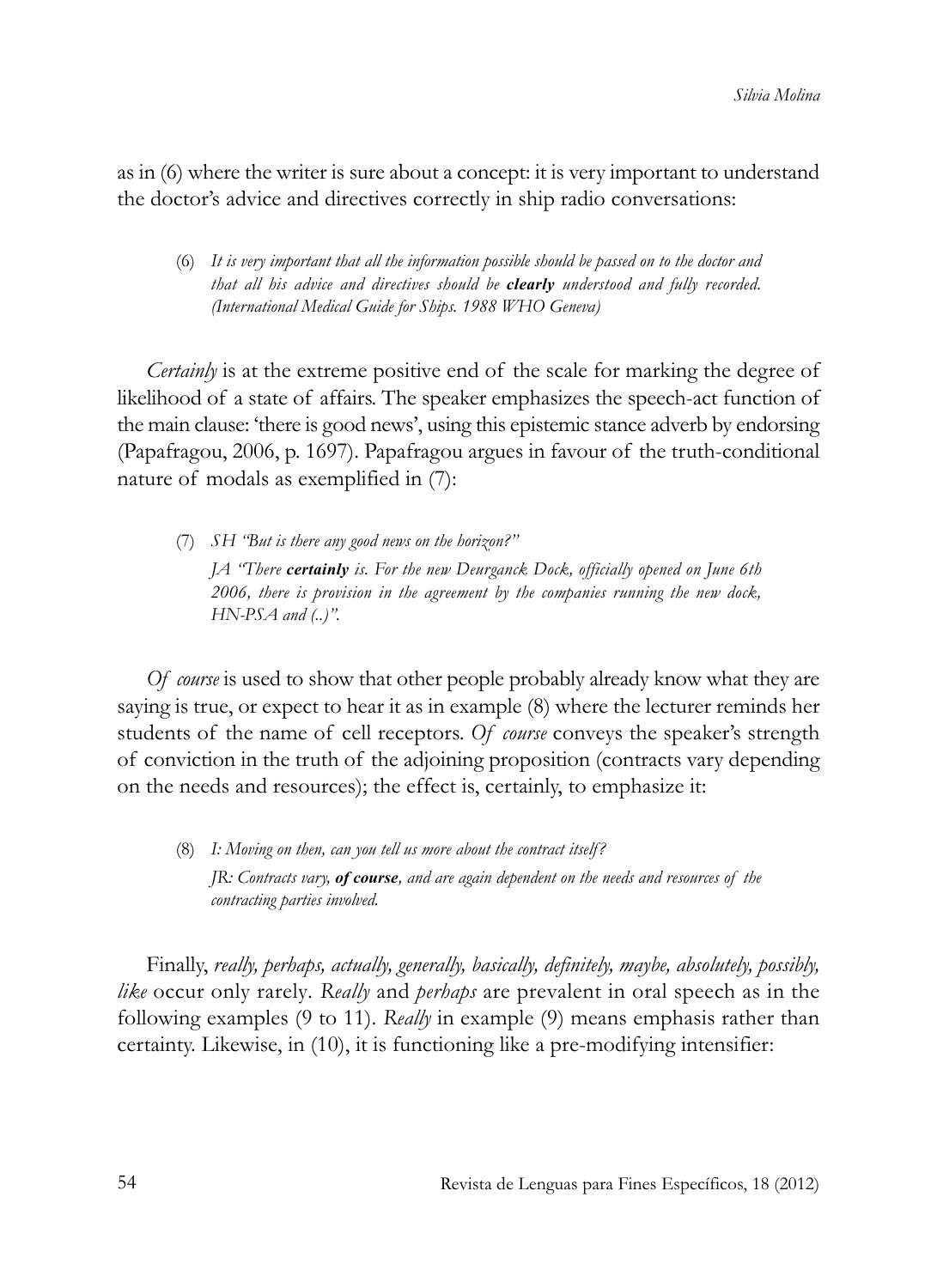- (9) *Thank you Karin Mattsson! We really appreciate you taking the time to answer our questions! (ending of a radio conversation)*
- (10) *It is really exciting to see that, at last, seafarers will have somewhere relatively accessible where they feel welcome." (Mission to seafarers in Antwerp, conversation topic).*
- (11) *A voyage charter would best suit your needs, I think. And if things go well, and you're in the business of shipping grain on a regular basis, we could always move on to a time charter in the future, perhaps.*

*Really* has become delexicalized in positive contexts as in the examples above, being largely reduced to an alternate for *very*. *Actually & really* can comment on the reality or actuality of a proposition. *Actually* also performs a cohesive function and it's a typical 'add-on' strategy of conversation (Biber et al., 1999, p. 1068) as in example (12):

(12) *In another example the ship owner himself may retain a technical department to run a core fleet of, let's say, bulk carriers, but should he then acquire a fleet of specialist vessels he would need to use a ship manager to provide the skills required for that specialist (…) . These are just two examples though. To sum it up, it's actually the contract between the manager and the owner which defines the exact relationship.*

#### A final remark about *actually:* It is sometimes an insert in responses as in (13)

(13) Q. *Which nationalities have the vessels you worked with represented – I mean which flags have they had? A. Most of them have Swedish flags.. er.. I think 60-70 % are actually Swedish. The rest come from all different countries:*

*Generally* comments on the likelihood of a proposition and its generalizability as shown in  $(14)$  and  $(15)$ :

- (14) *At the beginning of the year freight rates generally were at an all-time high*.
- (15) *Lub Oil Duplex Filter: This is an assembly unit of two parallel filters with special valving design for the selection of full flow through either of the filters. Generally used in lubricating oil lines to allow for changeover without the stopping the flow.*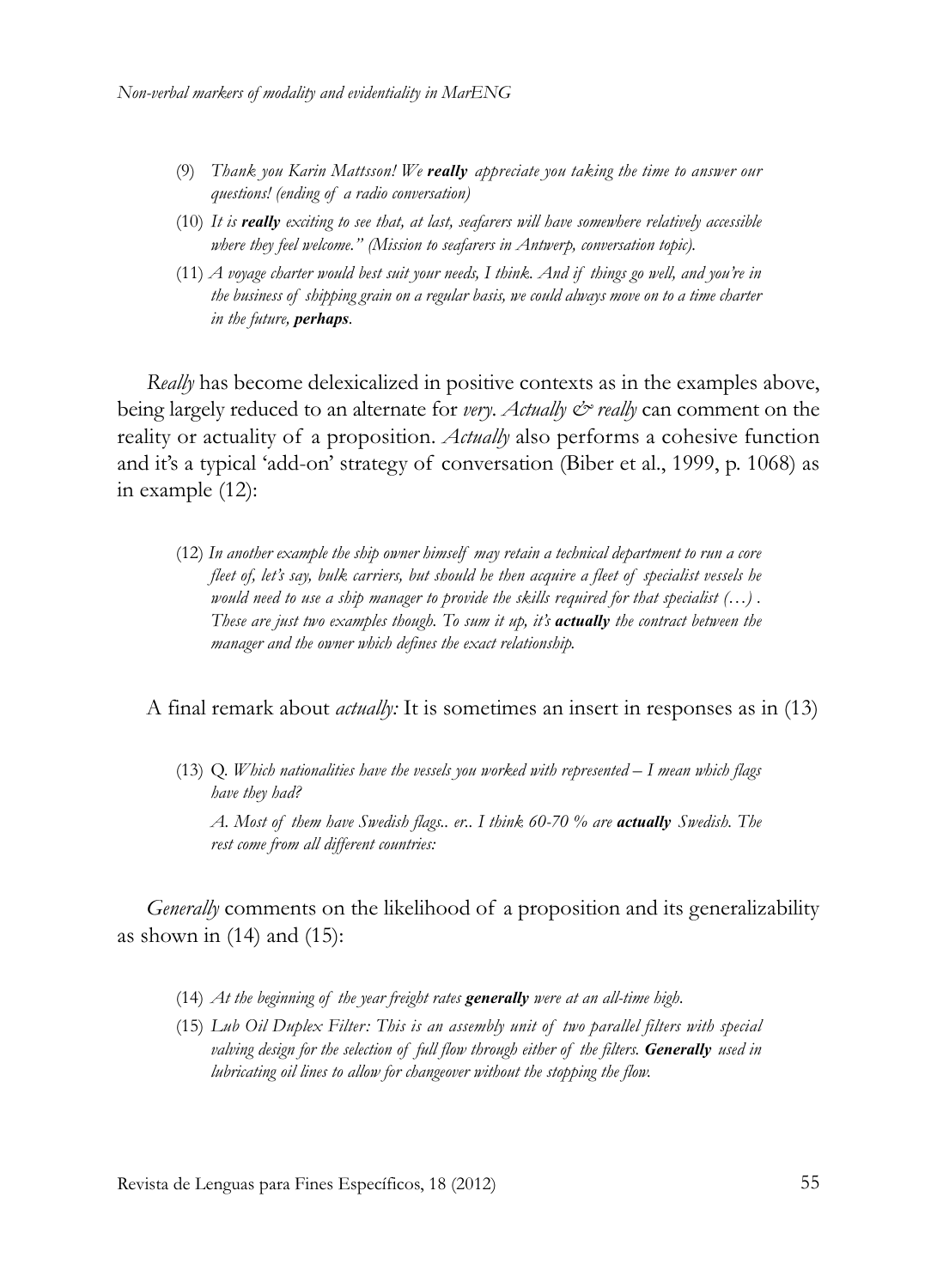*Basically* is used in oral registers to emphasize the most important reason or fact about something, or a simple explanation of something. *Basically* appears when text producers want to stress the main point in argument, without considering additional details or differences (example 16) where the writer is explaining the essential features of the Panamax Bulk carrier:

(16) *As I said, it's a Panamax bulk carrier, 69,100 dwt., built in Japan in 1994. I'm sure you're familiar with the vessel type, but basically it has a framework for the carriage of dry solids in bulk without packaging (topic 2).*

*Definitely* points to maximum degree of certainty and emphasizes agreement. The writer's attitude or comment on the content -how to avoid ship disasters as the Estonia's adding another collision bulkhead- is also overtly stated (Biber et al., 1999, pp. 853-854):

(17) *Another theory is based on the fact that the Estonia had not met the requirement of having an extra collision bulkhead, which should have been placed at more than 5% of the ship's length from the forward perpendicular. This would have definitely increased her chances of surviving the loss of the visor.*

*Maybe* is used to say that something may happen or may be true but you are not certain [= perhaps]. It seems somewhat stronger than *possibly.* The speaker expresses some level of doubt about spending his entire career on the sea in (18):

(18) *I didn't know then that it would provide professional training for a lifelong rewarding career. After a number of years at sea I decided that an entire life on the ocean waves was maybe not what I wanted, and in 1985 made the move back to land, where I swiftly entered the world of ship management.* 

*Absolutely* is an amplifier indicating an endpoint on a scale (Biber et al., 1999, p. 555) as exemplified in (19), where the speaker BJ emphasizes that the Panamax is able to meet the proposed deadline and provides further information to convince JM that the cargo will be handled properly: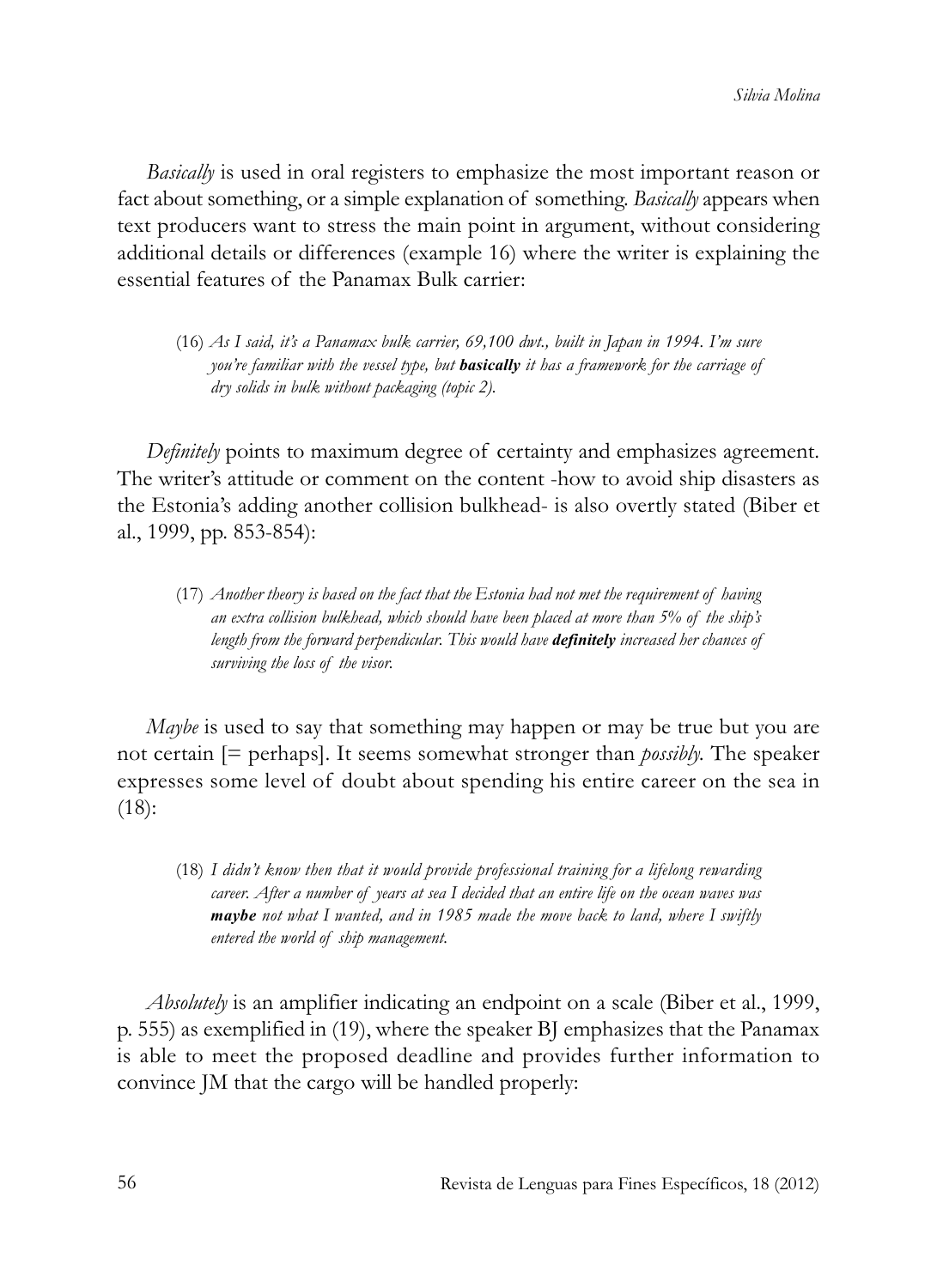- (19) *BJ: And the ship has to arrive in Tallin in May, doesn't it?*
- *JM: Yes. The grain has to be there by 28th May at the latest. That should be possible with the Panamax though, shouldn't it?*
- *BJ: Absolutely. I'll get this proposal off to you as soon as possible, Mr McCarthy, and don't worry – all the contract details can be negotiated to ensure that the vessel is capable of handling the cargo in a damage-free manner.*

*Possibly* is in the middle between the positive and negative side of the scale. The speaker marks precision to the listener about the options a ship contract has using this epistemic stance marker:

(20) *I: Moving on then, can you tell us more about the contract itself?* 

*JR: Contracts vary, of course, and are again dependent on the needs and resources of the contracting parties involved.*

*As I mentioned earlier, the manager provides a single or a range of services. The ship owner elects to use a comprehensive range or possibly just one service from those offered by the manager.*

Last but not least, like is used to convey imprecision ("box-like housing"). This type of adverb is also called a hedge (Biber et al, 1999, p. 557).

(21) *The design of both the visor and ramp were very popular at the time. The installation included a bow visor and a loading ramp. The ramp was hinged at car deck level and was closed when in a raised position. In a closed position, the upper end of the ramp was extended into a box-like housing on the forecastle deck.*

The above statement is a suitable example that *like* is sometimes connected with difficulties of planning or of expression (Downing, 2006, p. 66), where the writer has some difficulty explaining how the upper end of the ramp is extended in a closed position. He is engaged in thinking trying to clarify what this extension is. *Like* is a pragmatic marker indicating here a rough approximation.

As a coda for epistemic adverbs, they are applied to evaluate and adopt stances, and to create solidarity and affiliation with speakers/readers to mitigate the speaker's or writer's floor-maintaining positions in maritime contexts. They are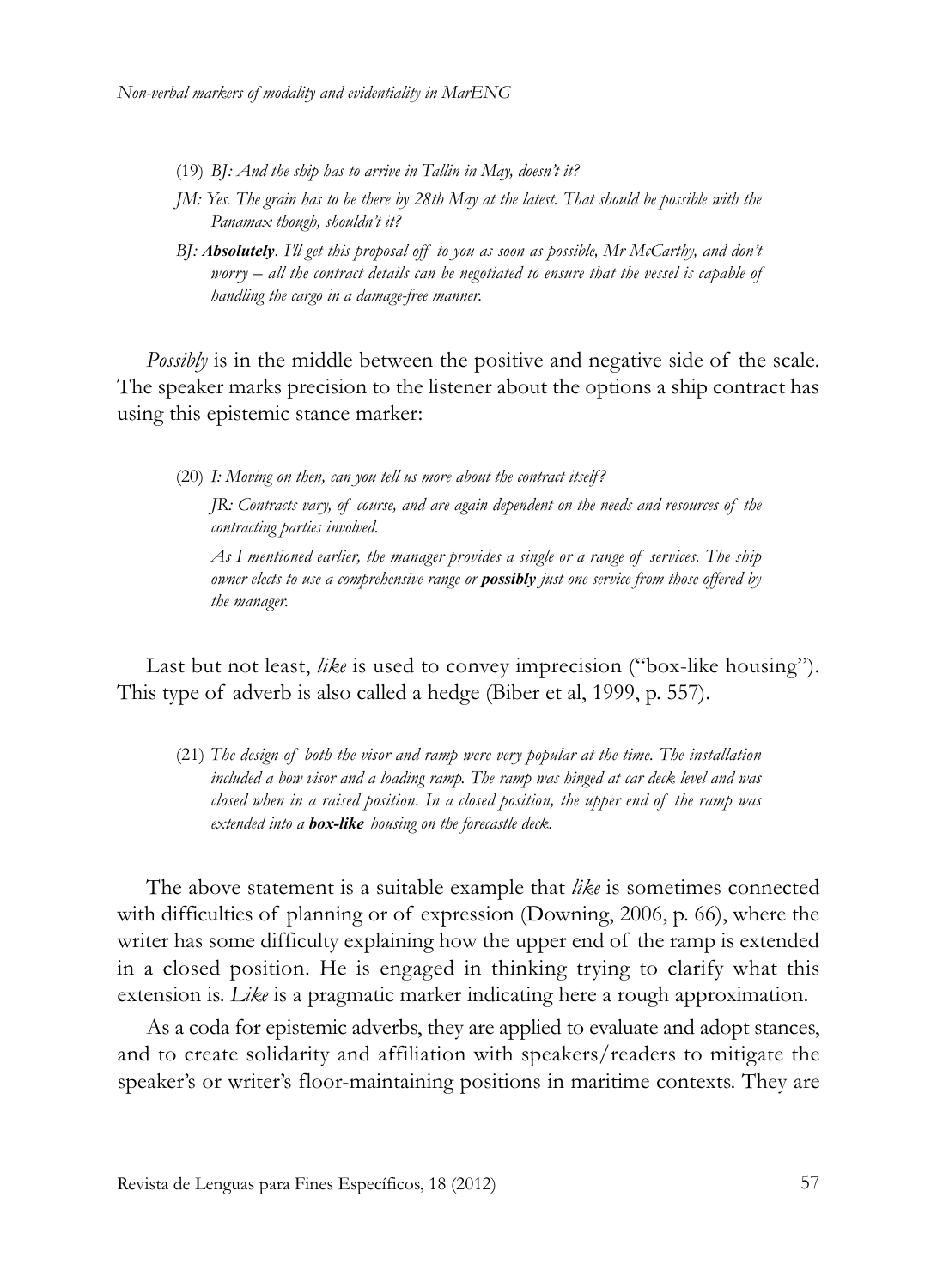also used in teaching materials when transmitting disciplinary knowledge (Hyland, 2000). The analysis of these adverbs gives us insights of the interactive processes of meaning making, understanding meaning as an interplay between producers of maritime English texts and receivers (students) taking into account "the institutional position, interests, values, intentions and desires of producers (…) and the institutional positions, knowledge, purposes, values of receivers" (Fairclough, 2003, pp. 10-11).

#### 3.2. Epistemic adjectives

Graph 2 shows the 50 epistemic adjectives in MarENG. Some adjectives are not attested: *probable, impossible, improbable, evident.* Generally speaking, these 'downtoners' of median probability (Halliday, 1994, pp. 358-363) are viewed as conventionalized features and are often used as an interpersonal strategy by English speakers to mitigate potential face-threatening acts. Our hypothesis is that speakers may not use them very much as no face-threatening situations have taken place. Thus, differences in discourse mode seem to influence the frequency and use of epistemic modality used (Carretero, 2002).



*Graph 2. Epistemic Adjectives in MarENG*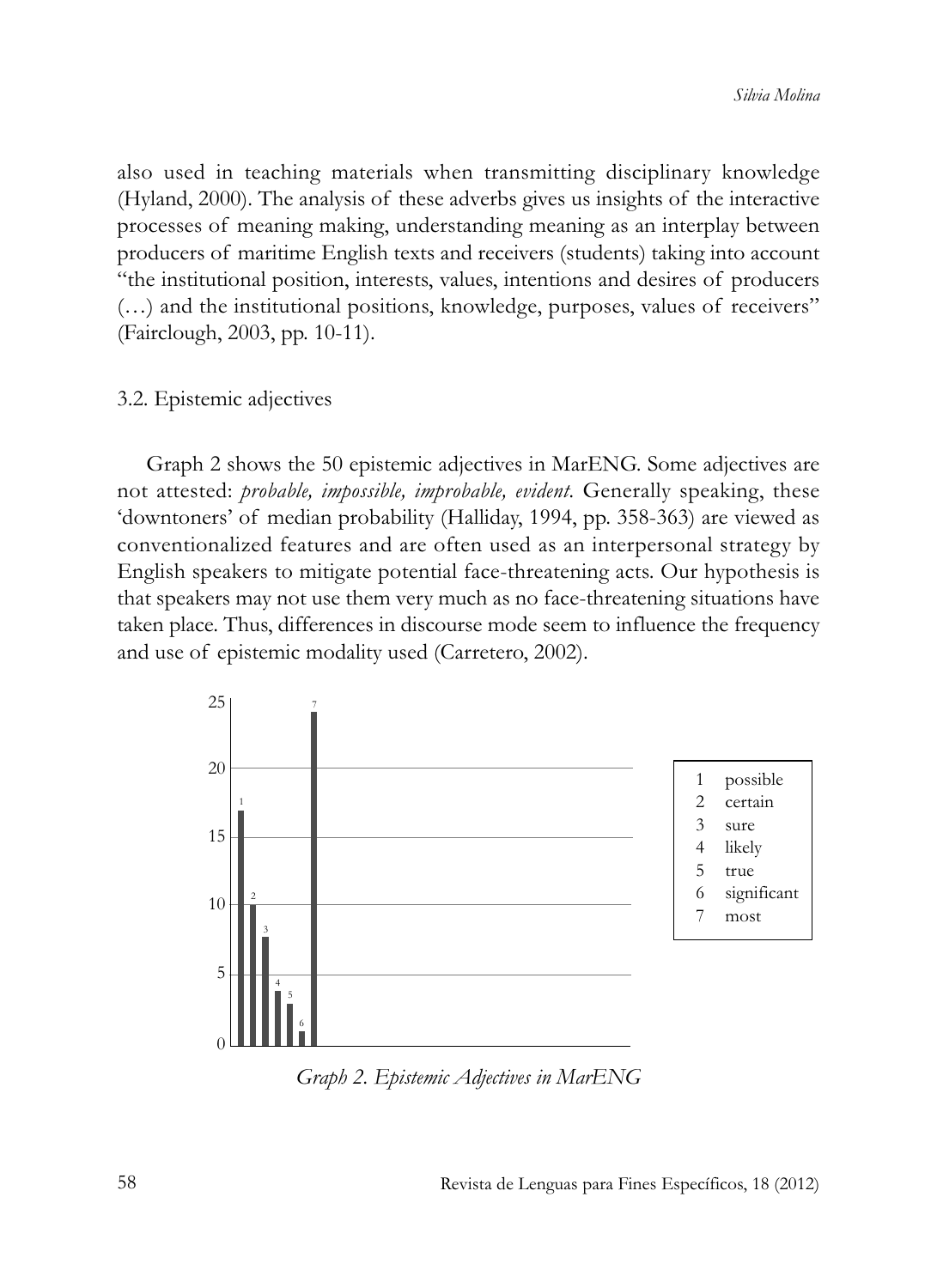As shown in graph 2, the most recurrent epistemic adjectives are objective*: most, possible* act as "interpersonal metaphors of modality", according to Halliday and Matthiesen (2004, 613ff.). The second important aspect to be noted is that speakers and writers express intersubjective certainty through these adjectives (*sure, true, significant*), which also tend to be salient and can be descriptive.

Overall results in graph 2 indicate clearly that the most conspicuous adjectives are *most* (24), *possible* (17 tokens) *certain* (10) and *sure* (8). Speakers and writers seem concerned to point out with them whether a concept or procedure is accurate, well-founded or not. Truth and certainty are, on anyone's account, difficult concepts and marENG actors struggle with them in different maritime contexts: engine maintenance procedures, port state control documents, as in (23) and (24) or ice navigation (25).

*Most* scores the highest ratio per 10,000 words: 6.84 and it reduces the speaker's or writer's categorical commitment as in:

(22) *There are different kinds of internal-combustion engines. The most commonly used nowadays are diesel and petrol engines.*

*Possible* is one the main hedging devices as in research articles (Hyland, 1988b, p. 130), with an even higher ratio than in Hyland's study: 4.85 per thousand words:

Injection Valve

- (23) *The liquid fuel injection system e.g. of a diesel engine, consists of injection pump, high pressure pipe and injection valve. The injection valve injects fuel into the cylinder of the engine. It is important that the distribution of the fuel spray is as even as possible. Checking the distribution is a standard maintenance procedure of an engine.*
- (24) *Bulk carriers are inspected for possible corrosion of deck and machinery foundation. - possible deformation and corrosion of hatch covers - possible cracks or local corrosion in transverse bulkheads.*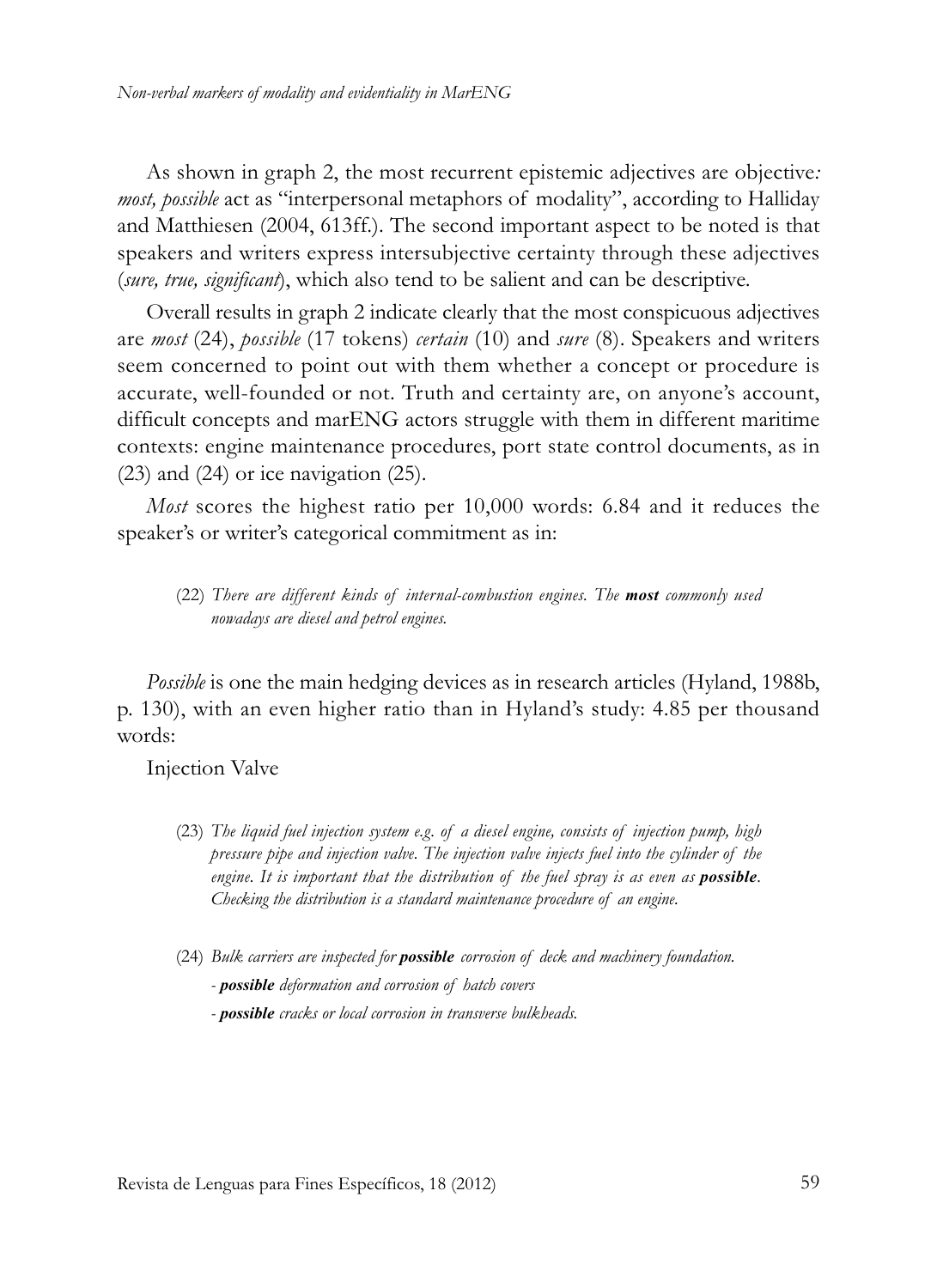*Certain* in its epistemic modal interpretations is 'subjective'/'speaker-oriented'; that is, it indicates speaker commitment to a (base) proposition, in this case, that heavy cargoes have be to loaded and discharged in a specific order as in (25):

(25) JM: OK, *but can I just run over a couple of points with you? I'm sure I don't have to tell you that grain is a free running cargo. It's prone to shift in heavy weather and if the ship's not up to it this could threaten the safety of the ship herself. Heavy cargoes like these have to be loaded and discharged in a certain sequence, otherwise we're talking about serious stress to the structure of the ship.* 

Finally, it is also worth pointing out than when comparing the use of epistemic adverbial markers and epistemic adjectives (graph 3), it seems that text producers prefer to use epistemic adjectives rather than epistemic adverbs, but the difference is not significant(Chi-square= 0.093; Df:1 , p< 0.76039737). This result is contrary to what Simon-Vandenbergen & Aijmer (2007, p. 423) and Nuyts (1993, p. 937) found, indicating that there are genre preferences that cannot be overlooked by research.

The overall results of epistemic adjectives and adverbs (2,76 markers per thousand words) support the findings in Biber et al's (1999) study, in which epistemic meanings are the most frequent indicators of stance in English if we compare them with indicators of deontic modality (0,37 markers per thousand words) or evidentials (0,22 markers per thousand words).



*Graph 3. Comparison of Epistemic Adjectives and Adverbs in MarEng*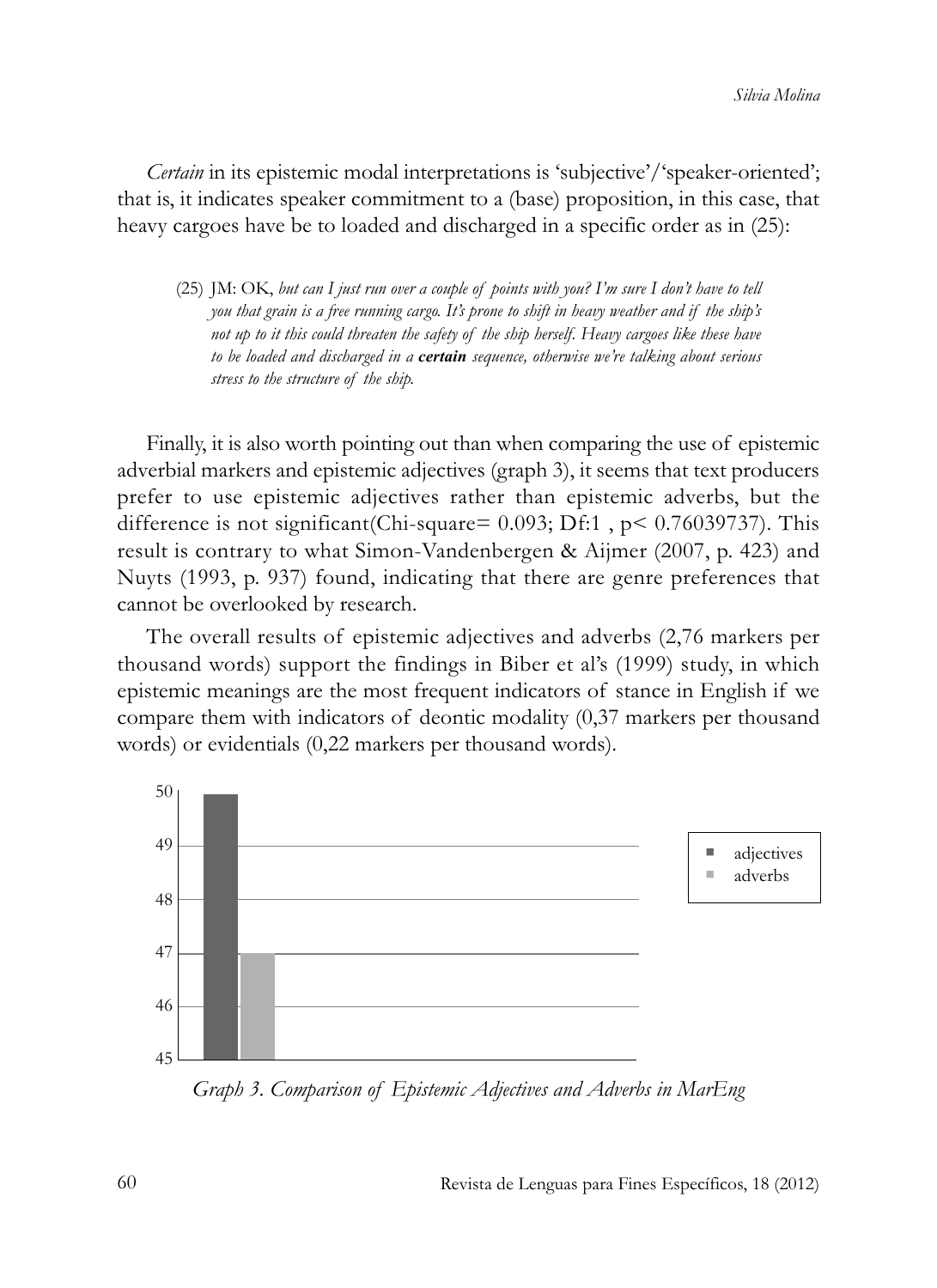#### 3.3. Deontic modality*: necessary*

Deontic modality is related with the speaker's observations about whether he or others have permission, duty or obligation to perform particular actions. The only significant use in marENG is the adjective *necessary* in the subcorpus, with 13 tokens (Examples in 26 in figure 1):

|              | N Concordance                                                                             |
|--------------|-------------------------------------------------------------------------------------------|
| $\mathbf{1}$ | engine operation, air contains exygen necessary for combustion, and ignition              |
| 2            | times and intervals or when deemed necessary by the VTS centre                            |
| 3            | and will provide the vessel with the <b>necessary</b> information and instructions        |
| 4            | The private port companies make the <b>necessary</b> investments in                       |
| 5            | engine load. The system includes the <b>necessary</b> shut-off and venting valves         |
| 6            | desired air-fuel ratio together with the necessary amount and timing of pilot             |
| 7            | request of a vessel or when deemed <b>necessary</b> by the VTS Centre. When               |
| 8            | measures which are considered <b>necessary</b> by the VTS authority. The                  |
| 9            | affect the flow of other traffic. When <b>necessary</b> VTS gives instructions on         |
|              | 10 difficult ice conditions, towing may be <b>necessary</b> . Three diferent towing       |
|              | 11 vessel of other ships in the area and, if <b>necessary</b> , will specify the order of |
|              | 12 keep to the planned departure time. If necessary, the VTS Centre will                  |
| 13           | and provides the M/S Marina with necessary information and instructions                   |
|              | Figure 1. Examples in 26 with deontic necessary in MarENG                                 |

According to truth semantics, a truth is *necessary* with respect to a possible world *w* if it is true at every world that is accessible to *w*: oxygen is required for combustion (Example 26.1) or the system requires shut-off and venting valves (26.5). Its frequency is 3.70 per 10,000 words.

Five instances of the deontic adjective *essential* have also been found, showing an "oral controversial persuasion" in the light of the findings of Biber and Finegan's (1986) classification of stance styles as in examples 27 and 28: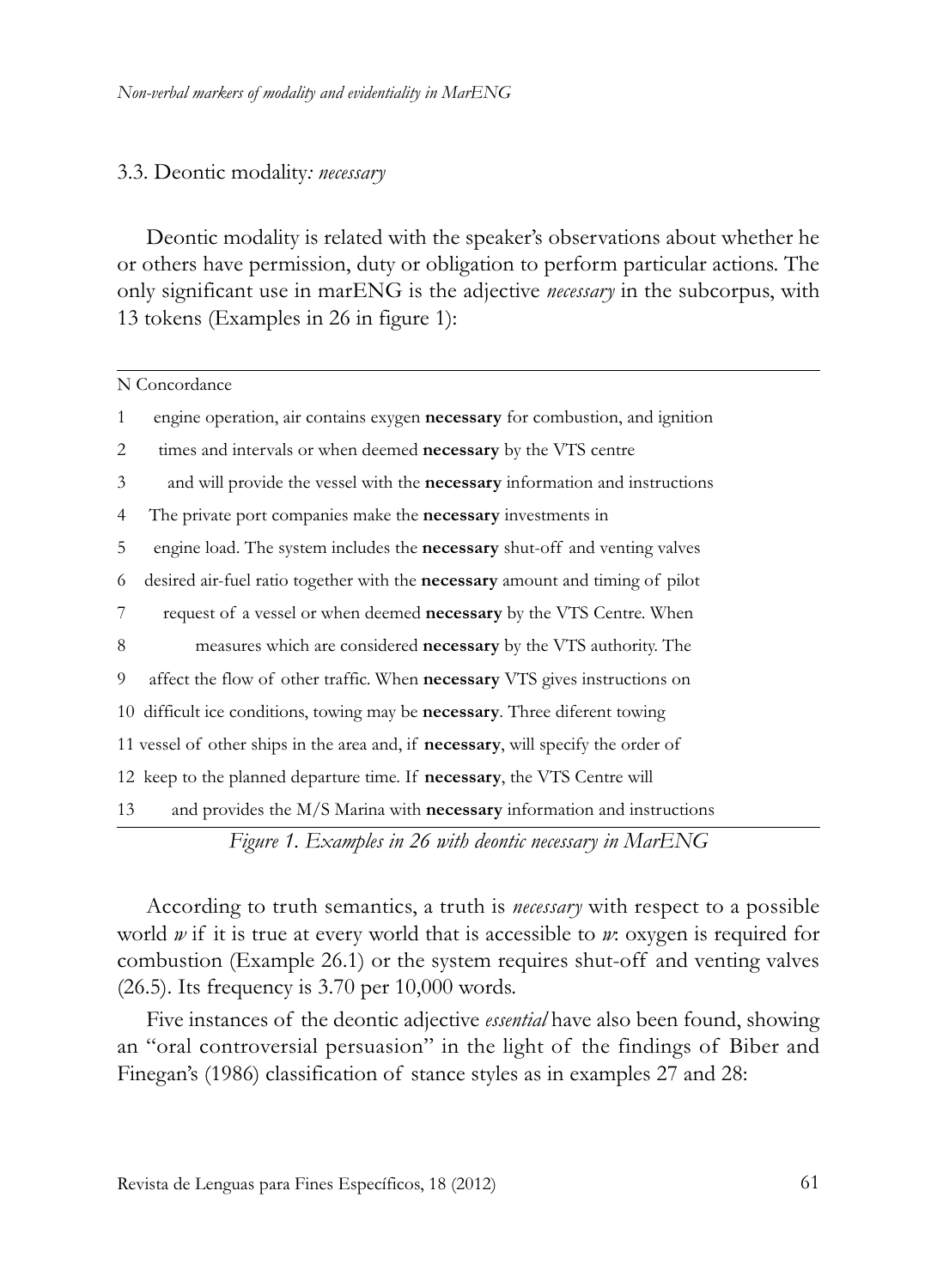- (27) *The centrifugal separator is used to separate oil and water, or a liquid and solids in the contaminated oil. The separation of impurities and water from oil is essential for good lubrication.*
- (28) *The combination of the cargo temperature requirements and the climatic variations means correct temperature control of the refrigeration unit is essential, ensuring the cargo reaches its final destination in the desired condition.*

Findings show that the hypothesis about deontic markers is confirmed: all the examples indicate a persuasive stance style by Marine writers and speakers.

3.4. Evidential adjectives, adverbs and interpersonal markers

With regard to the expression of markers of evidentiality, there is a scarce use of evidential adjectives: two examples with *obvious* and one with *clear* have been found. Within the category of adverbs, the only evidential adverb found is *clearly* with six tokens. *Clearly* expresses a higher degree of conviction than either *evidently* or *apparently* (Hoye, 1997, p. 192) as in example (29):

(29) *It is clearly understood that the responsibility for ensuring that ships comply with the provisions of the relevant instruments rests upon the owners, masters and the flag states.*

Maritime speakers and writers seem to prefer interpersonal markers instead of using evidential adjectives or adverbs but still their use is scarce. The hypothesis stated in section two, namely, that the highest percentage of more subjective directive cognitive evidential markers is normally found in conversations (*I think, I guess*) and perceptual markers of indirect acess to the information (*seems, appear*) are found in reports and written texts has been only partially confirmed: an examination of the data show five instances of *I think* and two of *I guess* in conversations. Constructions indicative of indirect access to facts and information are also used in oral speech as exemplified in (30):

(30) It *seems obvious that the nature of the cargo should not get in the way of welfare of the crew, but more often than not it seems the cargo is valued more highly than the welfare of the seafarers*.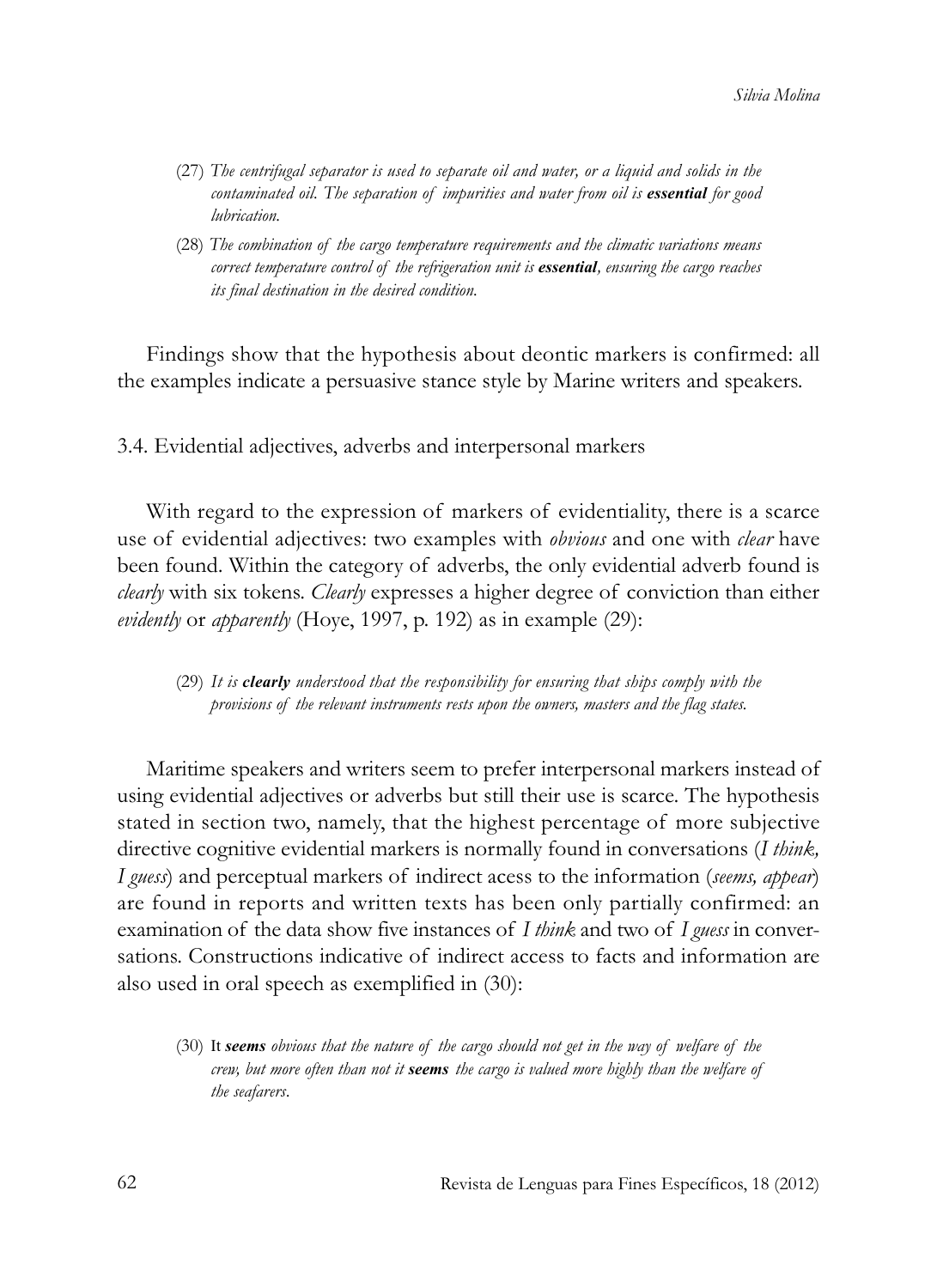# 3.5. Attitudinal Stance

Evaluative expressions are common enough in different genres such as the academic (Mauranen, 2000). However, evaluation, also commonly known as "evidentiality" or more recently as "stance" (Biber et al., 1999) and "appraisal" (Martin, 2000), is a very complex phenomenon. Evaluation in speech and also in academic lectures performs three basic functions according to Hunston and Thompson (2000, p. 6):

- 1) to express the speaker's or writer's opinion, and in doing so to reflect the value system of that person or that community;
- 2) to construct and maintain relations between the speaker or writer and hearer or reader;
- 3) to organize the discourse.

According to Biber et al. (1999, p. 974) these stance markers report personal attitudes or feelings. Some of these stance forms are clearly attitudinal (e.g. *unfortunately*), while others mark personal feelings or emotions, such as verb+ extraposed complement clause: (*it is essential that*, *it is critical, it's important*, etc.)

How is attitudinal stance expressed in MarEng? Surprisingly, some attitudinal adverbs and adverbial clauses are not attested in any of the topics. These are *as might be expected, inevitably, sensibly, curiously, disturbingly, frankly, honestly, predictably, sadly,* wisely, even worse, to tell you the truth, to put it bluntly, strictly speaking. Furthermore, attitudinal adverbs overall results indicate that their frequency is significantly lower compared to epistemic adverbials. *Unfortunately* appears only once as evaluation marker functioning at boundary points in discourse. It is comparative, subjective and value-laden. Both coherence and cohesion depend on the evaluation given by this adverbial disjunct.

One might wonder why this Maritime English tool does not practically use stance adverbials despite the fact that actors involved in maritime affairs are surely concerned with expressing their attitudes and evaluations about norms, procedures and problematic situations. A possible answer to this may be the alternating use of post-predicate that-clauses and extraposed to-clauses: following verbs and adjectives which convey emotional or evaluative meanings as in (31), reinforced by the emphatic adverb *very*: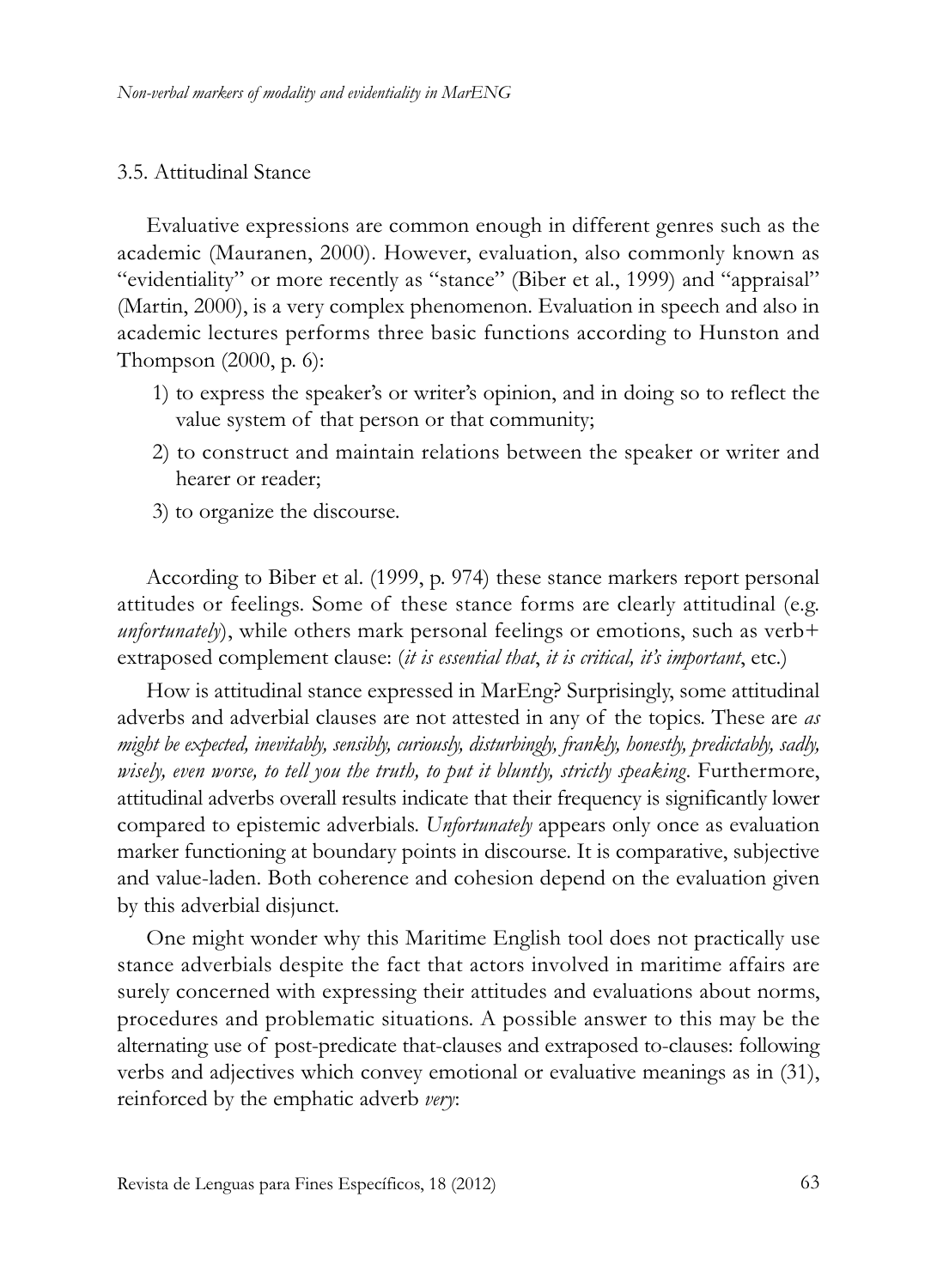(31) *It is very important that all the information possible should be passed on to the doctor and that all his advice and directives should be clearly understood and fully recorded.*

There are five examples of *it is important that* construction in MarENG. Interestingly, this adjective –which in spoken discourse is considered one of the most common (Swales and Burke 2003)– has a relatively low frequency. It should also be noted that post-predicate that- clauses are very sparse evaluating situations, events, concepts etc. No examples have been found for *it is* + *appropriate, odd, advisable*. It seems that speakers are not keen on using overtly positive judgement when they talk.

With reference to extraposed to-clauses, example (32) with the adjective *good* expresses the speaker's opinion about the importance of a sound technical knowledge. :

(32) *You can always, it's good to have technical knowledge on everything but sometimes it's very difficult because machinery changes so much, electronics change so much and you can always, if you need to know, you can always find this information (…)*

Finally, no examples of *useful, useless, convenient + to* clauses have been found. Why? A possible explanation may be that other centralized adjectives are used such as *main, major* or *huge* in MarENG. Evaluative adjectives tend to co-occur as in (34): *main, major* and notice also that *huge* in (35) is typical of conversation:

- (33) *The main difference between the two engines is the power developed. The two-stroke engine, theoretically, develops twice as much power as the four- stroke one. Inefficient scavenging, however, reduces the power advantage.*
- (34) *The Exhaust Gas Collector (or receiver) is an integral part of the main engine. Gaseous products of the combustion process are collected in it to avoid pressure differences resulting from rapid exhaust gas emission. Exhaust gases are the major source of waste heat and noxious emissions.*
- (35) *A recent incident has highlighted problems with sub-standard ships. It has been revealed that a boxship which sank off the coast of Yemen following a huge fire had recently failed a port state control inspection. At the time of the incident the vessel was reportedly travelling from Korea to Rotterdam.*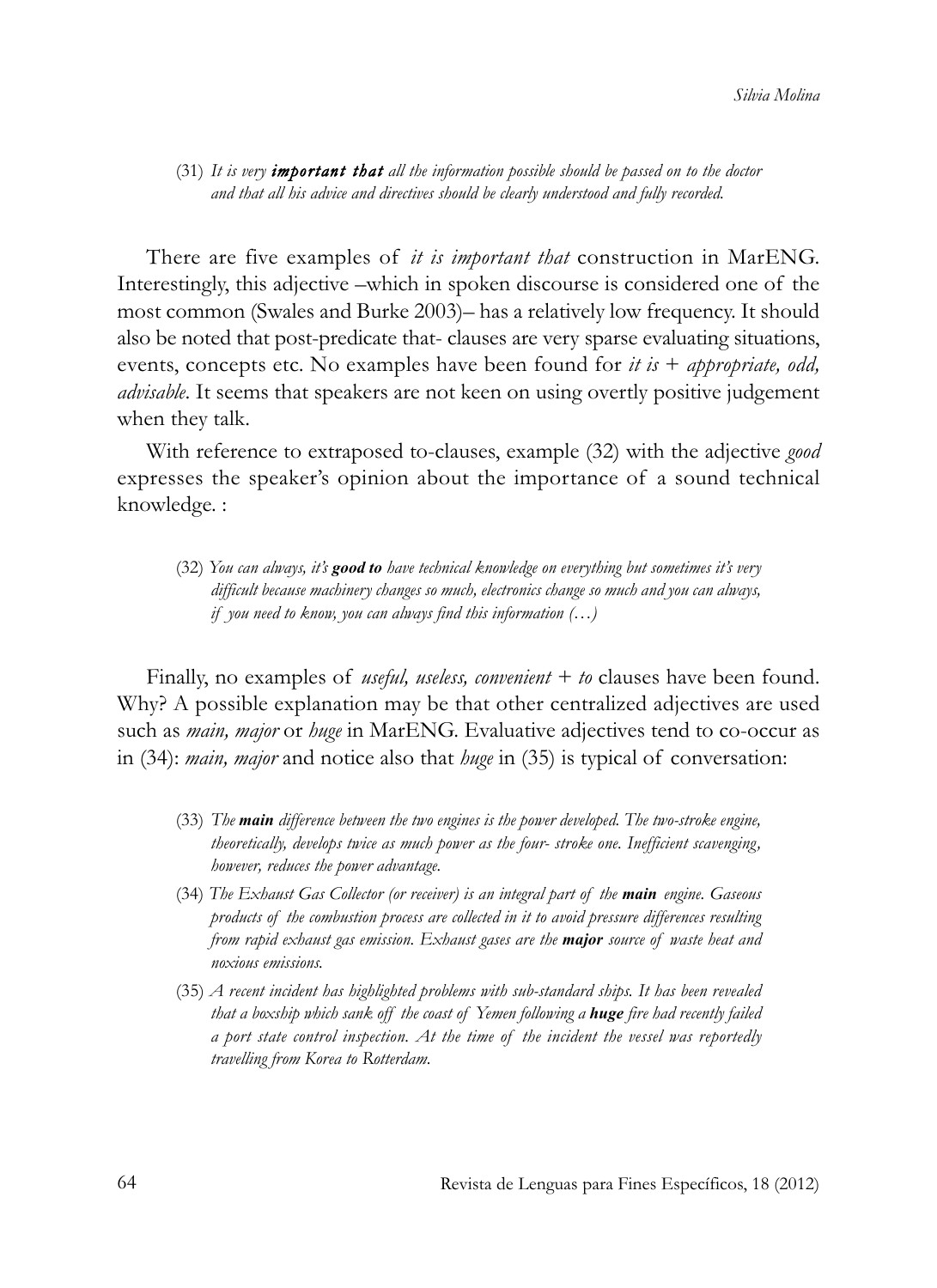Graph 4 characterizes attitudinal stance adjectives . Data show that speakers and writers prefer *main, important* and *good*. These adjectives fit into Biber et al's (1999, p. 509) subcategory of descriptors. As the frequency counts indicate, the positive adjectives tend to occur more frequently than the negative adjectives (*bad, hard*). This finding is also corroborated in Frankenberg-Garcia et al's (2011, p. 201) study about the use of adjectives in an English learner's corpus.



*Graph 4. The expression of stance by evaluative adjectives in MarEng*

Graph 5 shows that MarENG speakers also express more subtle and less subjective evaluative comments with adjectives pertaining to time, novelty and importance such as *new, big* or *recent*.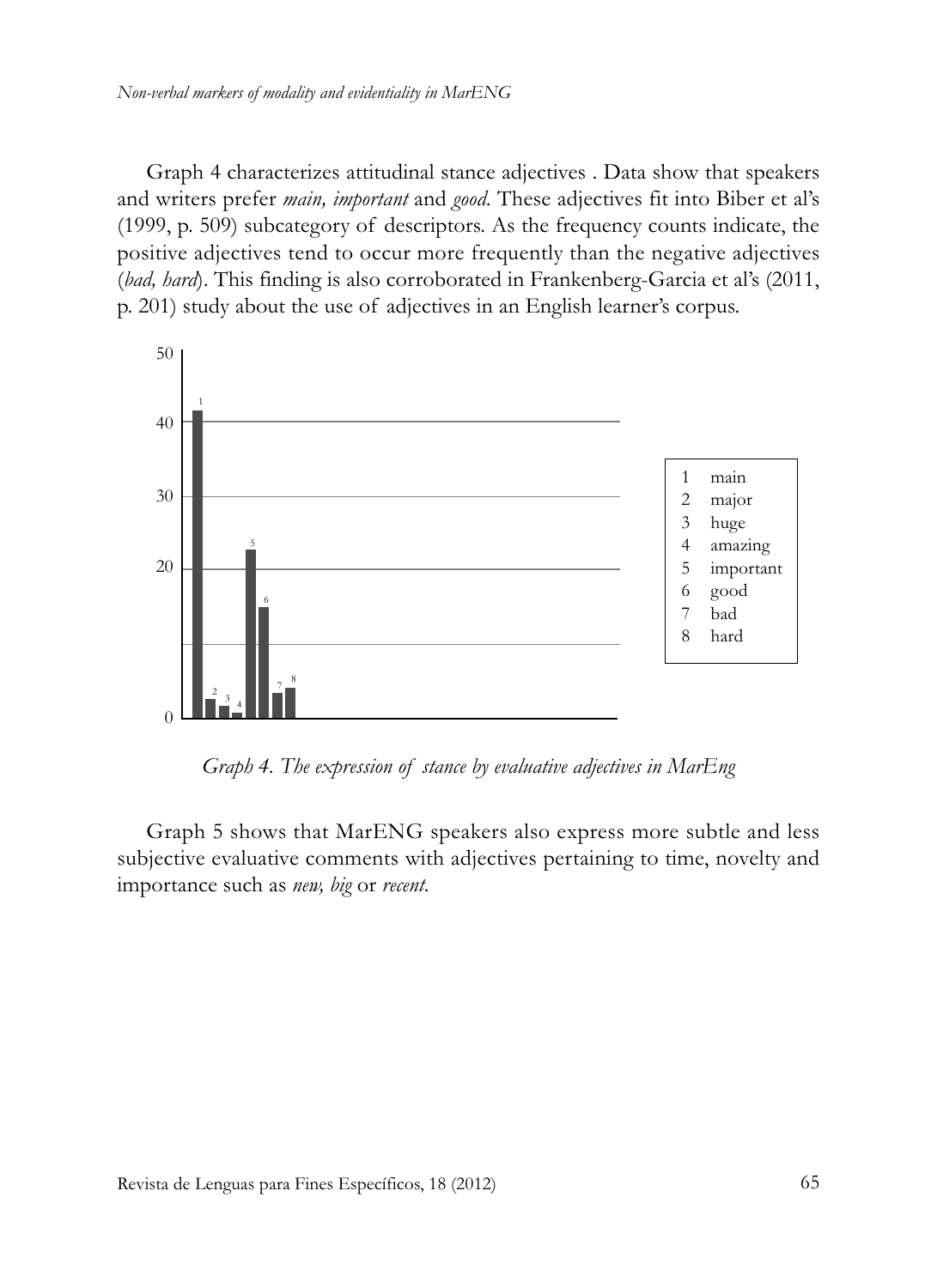

*Graph 5. Adjectives pertaining to time, novelty and importance in MarENG*

Finally, example (36) with the adjective *amazing* illustrates affective or evaluative word choice as it involves only a single proposition, rather than a stance relative to some other proposition. It is clear that the speaker values positively the Titanic. He uses a declarative utterance that gives the impression of presenting stanceless 'facts':

(36) *Titanic was an amazing ship*.

The kind of evaluation is closely linked to specific pragmatic and rhetorical functions in the conversation (e.g. demonstrating a sound knowledge of facts as in examples (33) and (34); discussing or commenting problems as in example (35), etc).

# **4. Discussion of findings and final considerations**

The comparison of the findings with the hypotheses which served as a starting point for the present study yields relevant information about how speakers and writer encode modal meanings in MarENG. Since we are dealing with a relatively minor corpus, our conclusions are *perforce* tentative: Quantitative findings confirm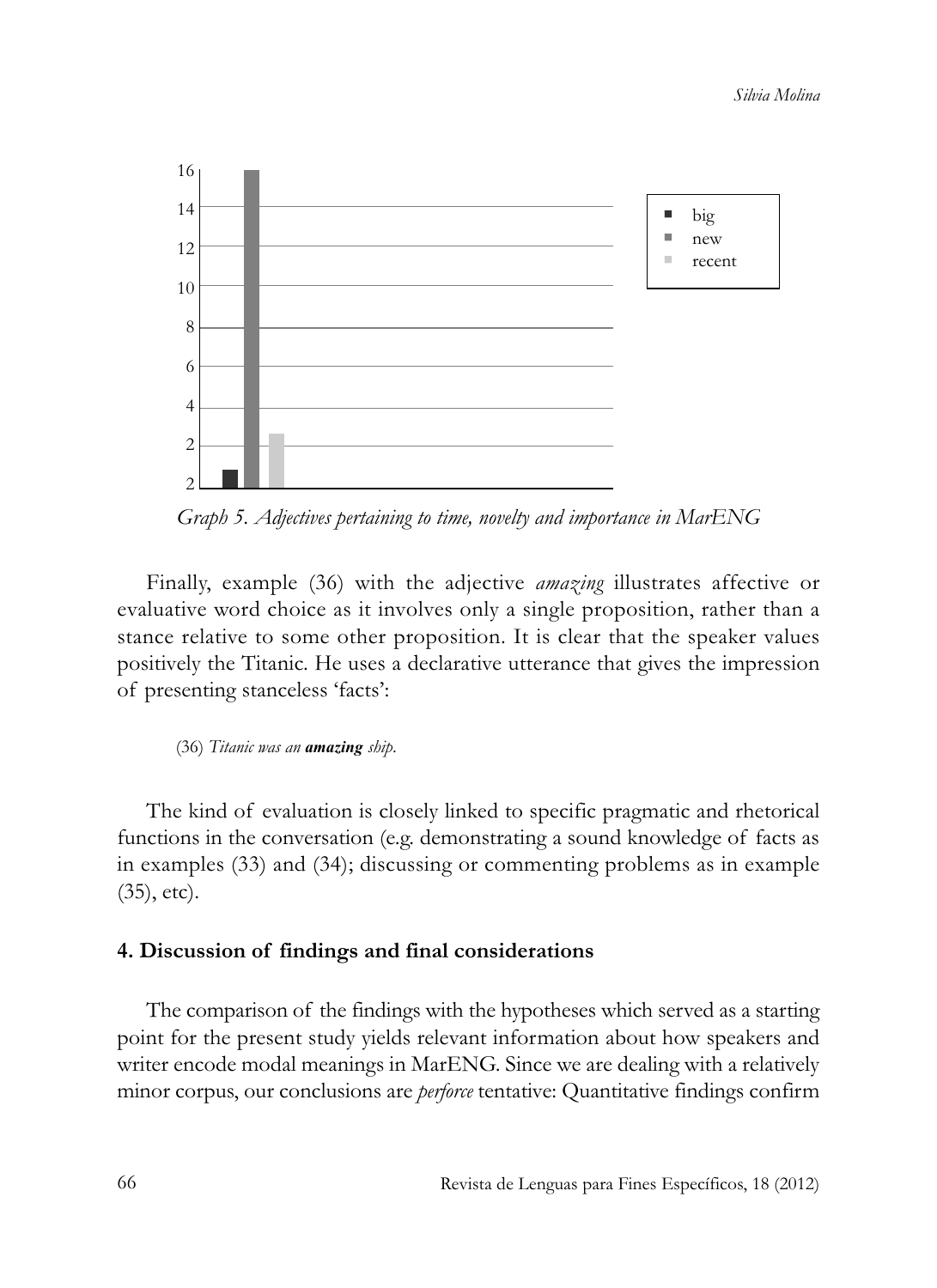that, in particular, epistemic adjectives are more frequent than epistemic adverbs, thus not corroborating the first hypothesis and the findings in other studies (Simon-Vanderbergen and Aijmer, 2007; Nuyts, 1993). This is indicative of differences in use according to genre. *Most* and *possible* are the most conspicuous epistemic adjectives in MarENG and for maritime speakers, the distinction between experience and general knowledge is also blurred as stated by Palmer (2001, pp. 34-35), since there is little difference between 'absence of real confidence' and 'absence of good grounds for a conclusion'in the analyzed examples.

Concerning the second hypothesis, there are a few instances of *really* and *definitely* functioning as an intensifiers. Bigger amounts of data would be necessary to ascertain whether they are in the process of grammaticalization. It seems reasonably certain that this finding is not conclusive, given that MarENG is relatively small. At best, it offers an overview, leading to a plausible probability.

With regard to the third hypothesis, that the use of deontic markers creates a persuasive stance style in both written and oral speech, findings shows that the hypothesis is only confirmed with the use of *necessary* and *essential.* A more complete picture of deontic modality would emerge with the study of modal verbs.

As regards the fourth hypothesis, namely, that the highest percentage of more subjective directive cognitive evidential markers is normally found in conversations and perceptual markers of indirect acess to the information are found in reports and written texts has been only partially confirmed: five instances of *I think* and two of *I guess* have been found in conversations.

If we consider the fifh hypothesis, that writers and speakers mark their attitude through the use of centralized assessment adjectives combining with intensifiers, polarized adjectives and adverbs, findings show that text producers use these centralized assessment adjectives, mainly with a positive axiology. They are also keen on more subtle and less subjective evaluative devices like adjectives pertaining to time, novelty, importance such as *new* or *recent* or centralized assessment adjectives. Both types of adjectives let speakers hold authoritative positions as expert maritime speakers. MarENG genre is not only a discourse practice but also a social practice.

In closing, MarENG speakers and writers express their attitude towards the propositional content they are dealing with and these adverbials and words to convey a writer's stance are also crucial when organizing the speech or text.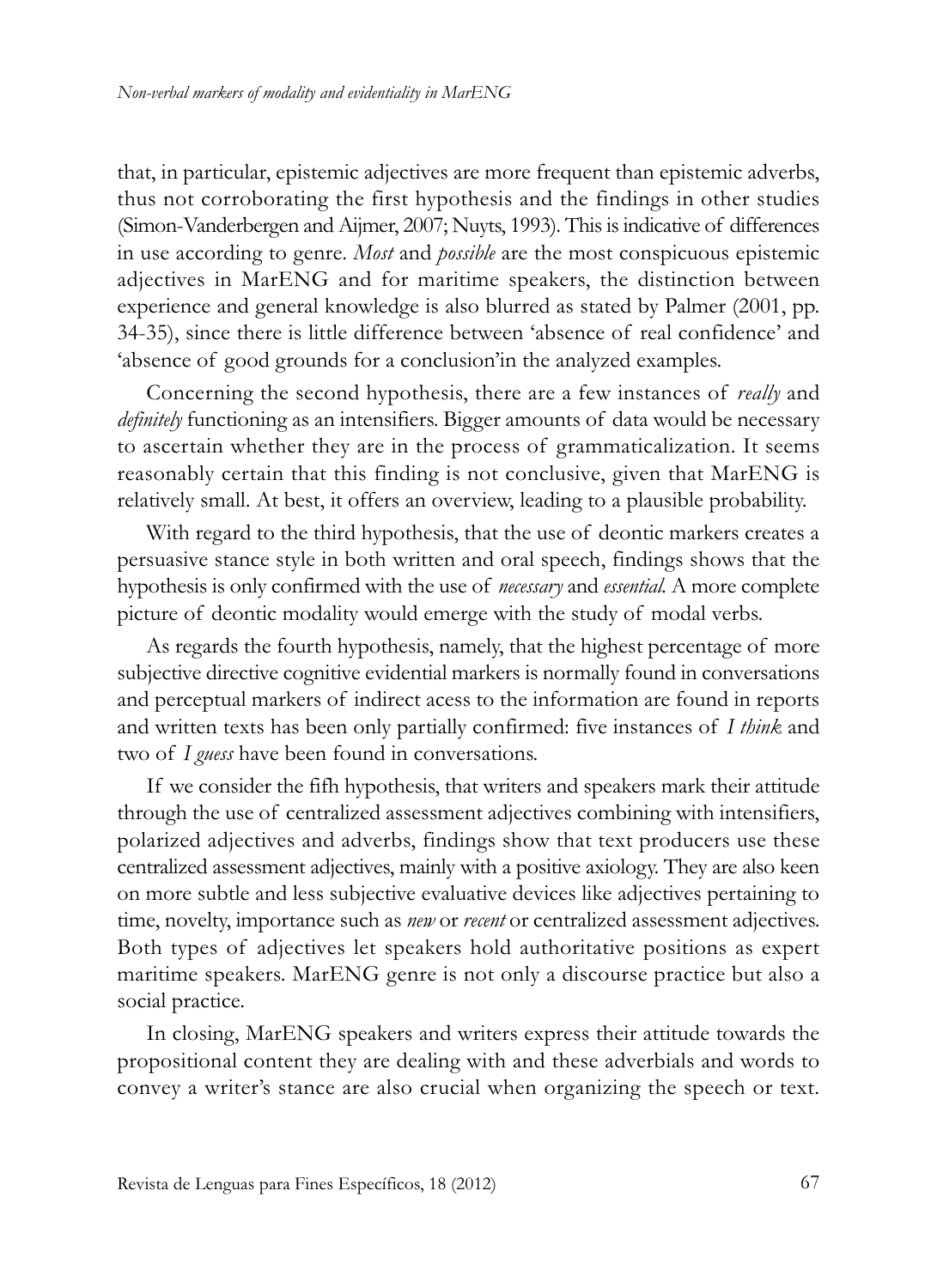Maritime English speakers and writers are producers who shape reality and express their own view of the Maritime world, exploiting different linguistic resources in English, mainly those associated with the expression of modality, evidentiality and attitudinal stance. However, a more complete picture of the stance tendencies will no doubt be offered when considering the role of modal auxiliaries and other verbal markers in the MarENG corpus.

# **References**

- **Alonso-Almeida, F. and Vázquez, N.** (2009). Modality and stance in the Modern English section of the Corpus of Early English Recipes. In P. Cantos Gómez & A. Sánchez (Eds.), *A survey on corpus-based research / Panorama de investigaciones basadas en corpus* (pp. 1171-1179). Murcia: EDITUM .
- **Alonso-Almeida, F. and Vázquez, N.** (2010). Modal verbs in early Modern English recipes. In A. Sánchez & M. Almela (Eds.), *A mosaic of corpus linguistics. Selected approaches*. (pp. 237-247). Studien zur romanischen Sprachwissenschaft und interkulturellen Kommunikation, 66. Frankfurt am Main: Peter Lang.
- **Biber, D. and Finegan, E.** (1986). Styles of stance in English: Lexical and grammatical marking of evidentiality and affect. *Text* (9), 93-124.
- **Biber, D. et al.** (1999). *Longman Grammar of Spoken and Written English.* London: Longman.
- **Carretero, M.** (2002). The influence of genre and register on epistemic modality in spoken English: a preliminary study. *Estudios Ingleses de la Universidad Complu tense* (10), 11-41.
- **Chafe, W. and Nichols J. eds.** (1986). *Evidentiality: The Linguistic Coding of Epistemology,* Norwood, NJ: Ablex.
- **Conrad, S. and Biber D.** (1999). Adverbial marking of stance in speech and writing. In S. Hunston & G. Thompson (Eds.) *Evaluation in Text: Authorial Stance and the Construction of Discourse*. (pp. 56-73). Oxford: OUP,
- **Downing, A.** (2006). Discourse Markers, Pragmatic Markers, Stance Markers. In J. Salazar, M. Amengual & M. Juan (Eds.), *A survey* in *Usos sociales del lenguaje y aspectos psicolingüísticos: perspectivas aplicadas*. (pp. 59- 76). Illes Balears: Universitat de les Illes Balears.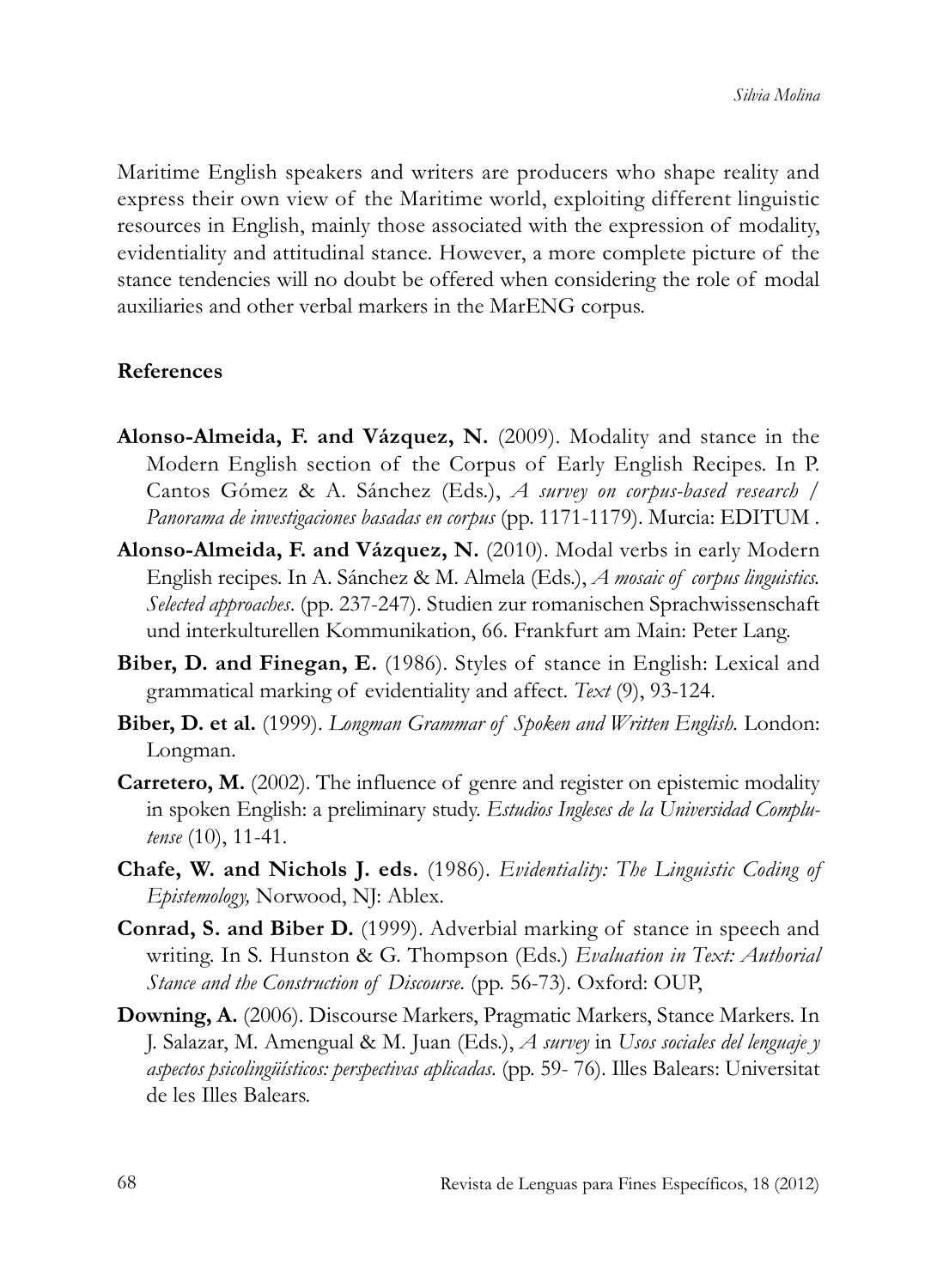- **Fairclough, N.** (2003). *Analysing Discourse. Textual Analysis for Social Research.* London: Routledge.
- **Halliday, M.A.K.** (1994). *An Introduction to Functional Grammar* (Second Edition). London: Edward Arnold.
- **Halliday, M.A.K. and Matthiessen, C.M.I.M.** (2004). *An Introduction to Functional Grammar*. 3rd ed. London: Arnold.
- **Hoye, L.** (1997). *Adverbs and Modality in English.* London: Longman.
- **Hyland, K.** (1998a). Persuasion and context: The pragmatics of academic metadiscourse. October 1998, 437-455.
- **Hyland, K.** (1998b). *Hedging in Scientific Research Articles.* Amsterdam: Benjamins.
- **Hyland, K.** (2000). *Disciplinary Discourses: Social Interactions in Academic Writing.* London: Longman.
- **Hunston, S. and Thompson G. eds.** (2000). *Evaluation in Text: Authorial Stance and the Construction of Discourse.* Oxford: Oxford University Press.
- **Kiefer, F.C.** (2009). On defining Modality. *Folia Linguistica*. Volume 21, Issue 1, 67-94.
- Leech, G. (2003). Modality on the move. In R.Facchinetti, G. Manfred, R.M. Krug & F.R. Palmer (Eds.), *Modality in contemporary English* (pp. 223-240). Berlin: Mouton.
- **Mauranen, A.** (2001). Reflexive academic talk: Observations from MICASE. In R. C. Simpson & J. M. Swales (Eds.), *Corpus Linguistics in North America: Selections from the 1999 symposium* (pp. 165-178). Ann Arbor: University of Michigan Press.
- **Marín-Arrese, J.** (2004). Evidential and epistemic qualifications in the discourse of fact and opinion: a comparable corpus study". In Juana Marín Arrese (Ed.), *Perspectives on Evidentiality and* Modality (pp. 153-184)*.* Madrid: Editorial Complutense.
- **Martin, J.R.** (2000). Beyond exchange: APPRAISAL systems in English. In Hunston & Thompson (Eds.), *Evaluation in Text: Authorial Stance and the Construction of Discourse.* (pp. 142-175). Oxford: Oxford University Press.
- **Nuyts, J.** (1993). Epistemic modal adverbs and adjectives and the layered representation of conceptual and linguistic structure". *Linguistics* 31, 933-969.